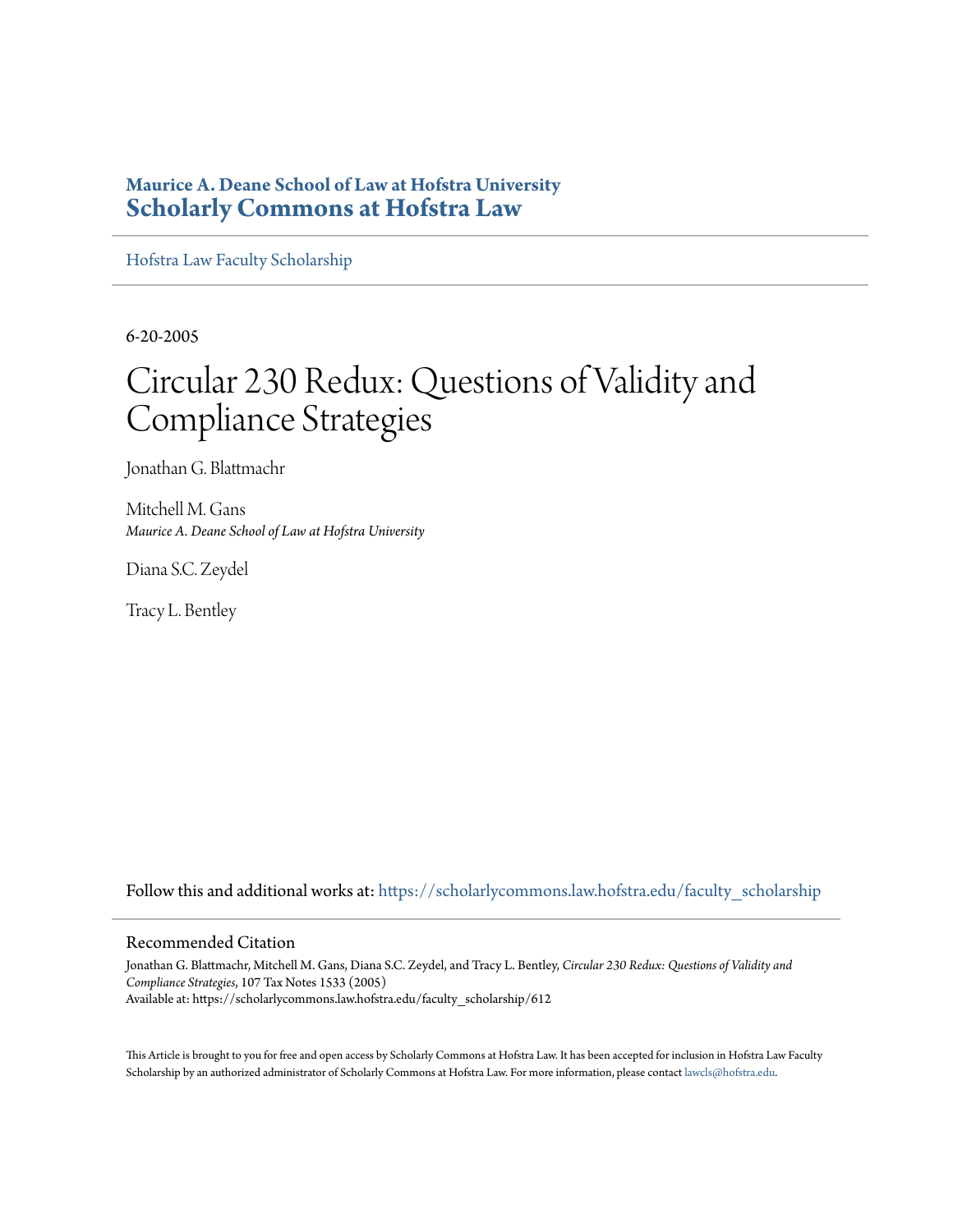## **taxanalysts**

# special report

### **CIRCULAR 230 REDUX: QUESTIONS OF VALIDITY AND COMPLIANCE STRATEGIES**

**By Jonathan G. Blattmachr, Mitchell M. Gans, Diana S.C. Zeydel, and Tracy L. Bentley**

Jonathan G. Blattmachr is a partner at Milbank, Tweed, Hadley & McCloy LLP. Mitchell M. Gans is a professor at Hofstra Law School. Diana S.C. Zeydel is a shareholder at Greenberg Traurig, P.A. (Miami office). Tracy L. Bentley is an associate at Milbank, Tweed, Hadley & McCloy LLP.

In this article, the authors revisit their prior article on Circular 230 (see *Tax Notes,* Apr. 4, 2005, p. 61), focusing in particular on the amendments Treasury adopted on May 18. They consider the meaning of an important, new safe harbor under which transactions that are consistent with the code and its purpose are subject to less rigorous standards. They go on to discuss strategies for making certain that the advice practitioners provide after June 20 will be in compliance with the circular. They also provide a decision tree that will enable practitioners to classify their written advice and thereby determine whether and how the circular applies. Finally, they suggest that because the circular adopts a system of rules that is not parallel to the penalty provisions in the code, it may be invalid as applied in estate planning and other contexts on First Amendment and statutory authority grounds.

The authors acknowledge, with much gratitude, the invaluable contributions made by Ellen K. Harrison, a member of Pillsbury Winthrop Shaw Pittman LLP; Linda B. Hirschson, a shareholder at Greenberg Traurig, L.L.P.; and Prof. Eric M. Freedman of Hofstra Law School.

This article may not be relied on for penalty protection.

Copyright 2005. Jonathan G. Blattmachr, Mitchell M. Gans, Diana S.C. Zeydel, and Tracy L. Bentley. All rights reserved.

#### **Table of Contents**

| I. Constitutional and Statutory Questions . 1534 |  |
|--------------------------------------------------|--|
| II. Brief Background About June 21               |  |
|                                                  |  |

|    | A. Brief Overview of Section 10.35 1536                       |  |
|----|---------------------------------------------------------------|--|
|    | B. The Circular as Revised $\ldots \ldots \ldots \ldots 1537$ |  |
| Ш. | <b>Statements May Fall Into Multiple</b>                      |  |
|    |                                                               |  |
|    | A. Suggested Steps to Comply With the                         |  |
|    |                                                               |  |
|    |                                                               |  |
|    |                                                               |  |

#### **Introduction**

In a recent article published in *Tax Notes*, <sup>1</sup> we discussed the application of Circular 230 to estate planning. We made seven specific recommendations, hoping to make it more likely that the circular's underlying objectives would be achieved without imposing unnecessary burdens on practitioners or their clients. Several professional organizations also made suggestions to simplify the application of the circular and reduce its scope.2 The Treasury Department on May 18 amended the final regulations. Unfortunately, most recommendations made were not adopted.3 As a result, and as this article will discuss, the circular continues to represent a significant imposition on tax practitioners and their clients and almost certainly will increase the cost of the delivery of legal and other professional written advice on almost any federal tax issue.

In this article, we explore Treasury's revisions and then provide guidelines that we hope will be useful to

<sup>&</sup>lt;sup>1</sup>J. Blattmachr, M. Gans, and T. Bentley, "The Application of Circular 230 in Estate Planning,'' *Tax Notes,* Apr. 4, 2005, p. 61. <sup>2</sup>

*See, for example,* ''American College of Trust and Estate Counsel Comments on Circular 230 Regulations,'' *Doc 2005- 7566, 2005 TNT 71-30* (Apr. 14, 2005); ''Association of the Bar of the City of New York Comments on Circular 230 Regulations,'' *Doc 2005-11435, 2005 TNT 101-26* (May 13, 2005); ''New York State Bar Association, Tax Section, Report on Circular 230 Regulations,'' *Doc 2005-4484, 2005 TNT 43-56* (Mar. 7, 2005); ''Comments on Final Regulations Issued Under Circular 230 of the American Bar Association Section of Real Property, Probate and Trust Law,'' *Doc 2005-10167, 2005 TNT 90-23* (May 11, 2005). <sup>3</sup>

 $3$ As will be discussed in detail below, probably the most important amendment made by the May 18 changes was a ''clarification'' of principal purpose by adopting a test set forth in Treas. reg. section  $1.6662-4(g)(2)(ii)$ . Although we mentioned this test in our April 4 article as a way to define principal purpose, we do not claim that the Treasury Department made the principal purpose change on account of our article.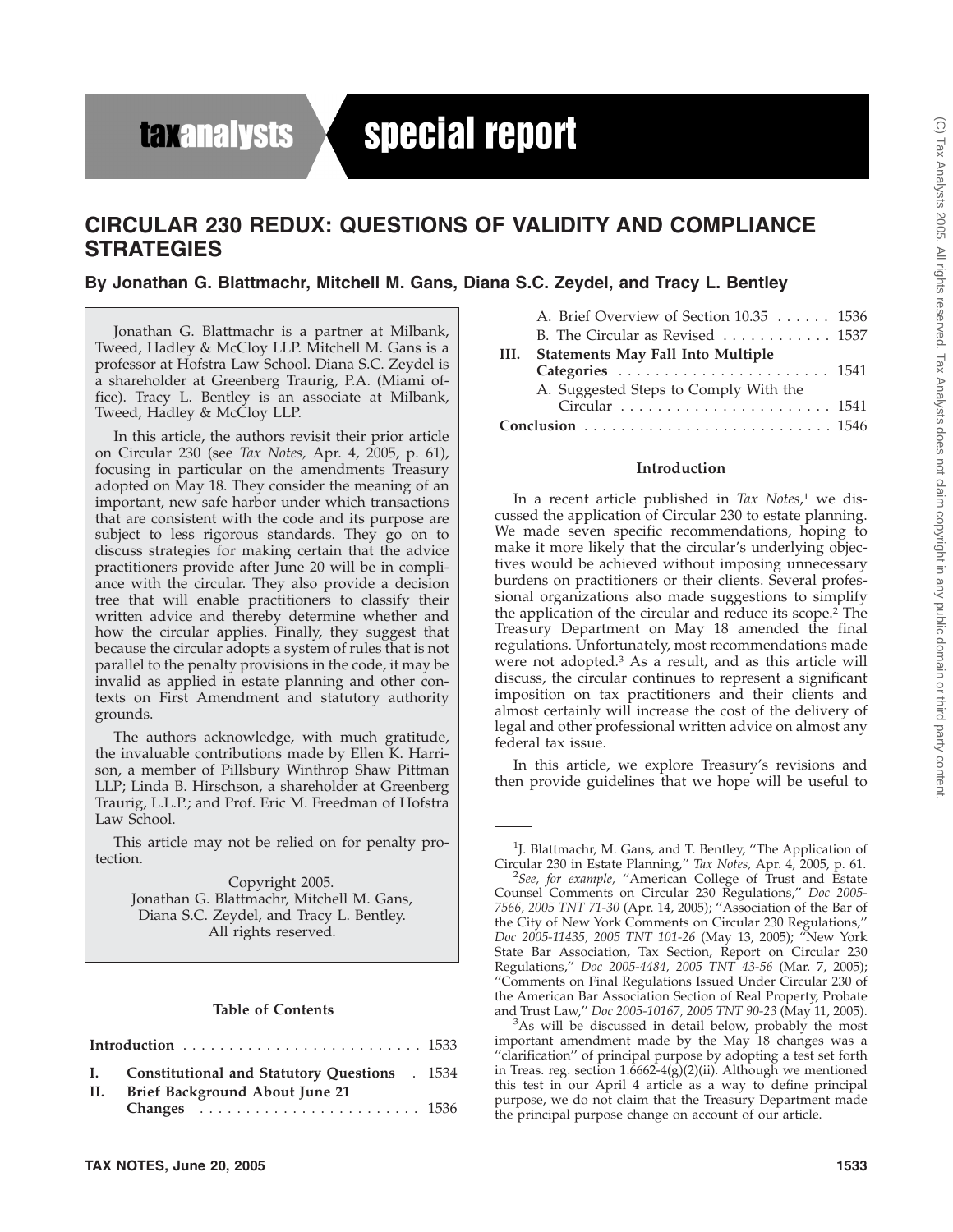practitioners in implementing the circular's requirements. Before doing so, however, we examine two arguments that we believe lead to the conclusion that the circular, at least in certain contexts, is invalid.

#### **I. Constitutional and Statutory Questions**

In our prior article, we suggested that, in the transfertax context, there was a lack of congruence between the circular and the penalty rules contained in the code. We went on to argue that, as a result, the circular violates the First Amendment. In this section, after rehearsing the lack-of-congruence analysis and the resulting First Amendment implications, we turn to an additional argument: that the Treasury Department, in creating that incongruence, exceeded the authority it has been given by Congress. We then raise the question whether professional organizations will undertake litigation to invalidate the circular insofar as it fails to maintain congruence with the code.

Under the circular, written advice concerning a principal purpose transaction constitutes a Covered Opinion. As such, the opinion must reach a more likely than not conclusion regarding any Significant Federal Tax Issue or it must state that it cannot be relied on by the taxpayer for penalty protection purposes regarding that issue.4 Thus, for a principal purpose transaction, a practitioner may not give an opinion that there is a reasonable basis for the desired treatment of a Significant Federal Tax Issue without stating that the taxpayer may not rely on it in defending against the imposition of a penalty. Under the code, in contrast, a taxpayer can avoid penalties regarding certain tax issues, such as a transfer-tax issue, if the position is taken in good faith and based on reasonable cause.<sup>5</sup> Therefore, for transfer tax issues for example, $6$ while a taxpayer may rely on professional advice that there is a reasonable basis for the claimed position to avoid a penalty, $7$  the circular prevents the practitioner

from issuing such an opinion unless it contains an advisory that reliance is not permitted.

This lack of congruence that the circular produces cannot be squared with the First Amendment. While the government can certainly require attorneys or other practitioners to make certain disclosures to their clients, it can do so only when there is an appropriate justification. In our earlier article, we based our First Amendment analysis, in part, on the Supreme Court decision in *Zauderer v. Office of Disciplinary Counsel of Supreme Court.*<sup>8</sup> In *Zauderer*, the state bar required lawyers who advertised contingency-fee services to include in the advertisement a disclosure to the effect that the client would remain responsible for certain costs if the lawsuit were to fail. In upholding the disclosure requirement over a First Amendment challenge, the Court explained that mandatory disclosure rules can be justified by the government's interest in preventing consumer deception.<sup>9</sup>

If, for example, the code permitted taxpayers to escape a penalty only if they first secured a more likely than not opinion, the circular could certainly require a practitioner to disclose that reliance on a reasonable basis opinion is not a valid defense against the imposition of a penalty. The justification for requiring the practitioner to make such a disclosure would be the government's concern about preventing taxpayers from being misled. Thus, when the circular and the code are congruent in that both require a more likely than not opinion, no First Amendment challenge could be asserted.<sup>10</sup> For some income-tax shelters the circular permissibly can require, as it does, a more likely than not opinion given that the code similarly requires the taxpayer subjectively to believe that to be the case to defeat the penalty.11 However, in the transfer tax context for example, where a reasonable basis opinion can suffice for penalty-protection purposes, the government cannot defend the disclaimer that the circular mandates by pointing to a taxpayer-deception concern. In short, as suggested in our prior article, free discourse between practitioners and clients is unjustifiably undermined if the code permits taxpayers to assert a reasonable basis opinion as a defense while the circular, at the same

<sup>&</sup>lt;sup>4</sup>See Circular 230, section  $10.35(e)(4)$ .<br><sup>5</sup>See section 6664(c)(1) of the Internal

*See* section 6664(c)(1) of the Internal Revenue Code of 1986 as amended (the code). Section references are to the code except where otherwise noted.

For a discussion of the lack-of-congruence potential outside of the transfer tax context, see nn.60-71 and accompanying text in our earlier article.

 $7$ Treas. reg. section 1.6662-3(b) indicates that, if there is a reasonable basis for the position, the taxpayer is not negligent. It then references Treas. reg. section 1.6664-4, which provides that the negligence penalty can be defeated if the taxpayer had reasonable cause and was in good faith. Thus, if the taxpayer receives a reasonable basis opinion, that should provide a defense against the negligence penalty. Note, however, that Treas. reg. section 1.6664-4(c) provides that a professional opinion will not defeat a penalty if the taxpayer did not reasonably rely on it in good faith. *See Santa Monica Pictures LLC v. Commissioner,* T.C. Memo. 2005-104, *Doc 2005-10308, 2005 TNT 91-12* (imposing the substantial-understatement-of-income-tax penalty in a tax shelter context after rejecting the taxpayer's substantial authority argument because none of the opinions reached a more likely than not conclusion and then rejecting the taxpayer's section 6664 argument on the different ground that the taxpayer could not have reasonably relied in good faith on the legal opinions that had been secured). *See also U.S. v. Boyle,* **(Footnote continued in next column.)**

<sup>469</sup> U.S. 241, 251 (1985) (indicating that, when the code is unclear, a taxpayer may avoid a penalty by showing reasonable cause through reliance on professional opinion).

<sup>471</sup> U.S. 626 (1985).

<sup>&</sup>lt;sup>9</sup>See 476 U.S. at 651-53.

<sup>&</sup>lt;sup>10</sup>When government seeks to regulate speech when it could effectively address its concerns without doing so — for example, by amending the penalty provisions in the code — the constraint of the First Amendment becomes particularly critical. *See Thompson v. Western States Medical Ctr.,* 535 U.S. 357, 373 (2002). (''If the First Amendment means anything, it means that regulating speech must be a last — not first — resort. Yet here it seems to have been the first strategy the Government thought to

try.")<br><sup>11</sup>*See* section 6664(d)(2)(C) (requiring the taxpayer, in the case<br>times reasonably to believe the of Listed and Reportable Transactions, reasonably to believe the position was more likely than not the correct one to defeat the penalty).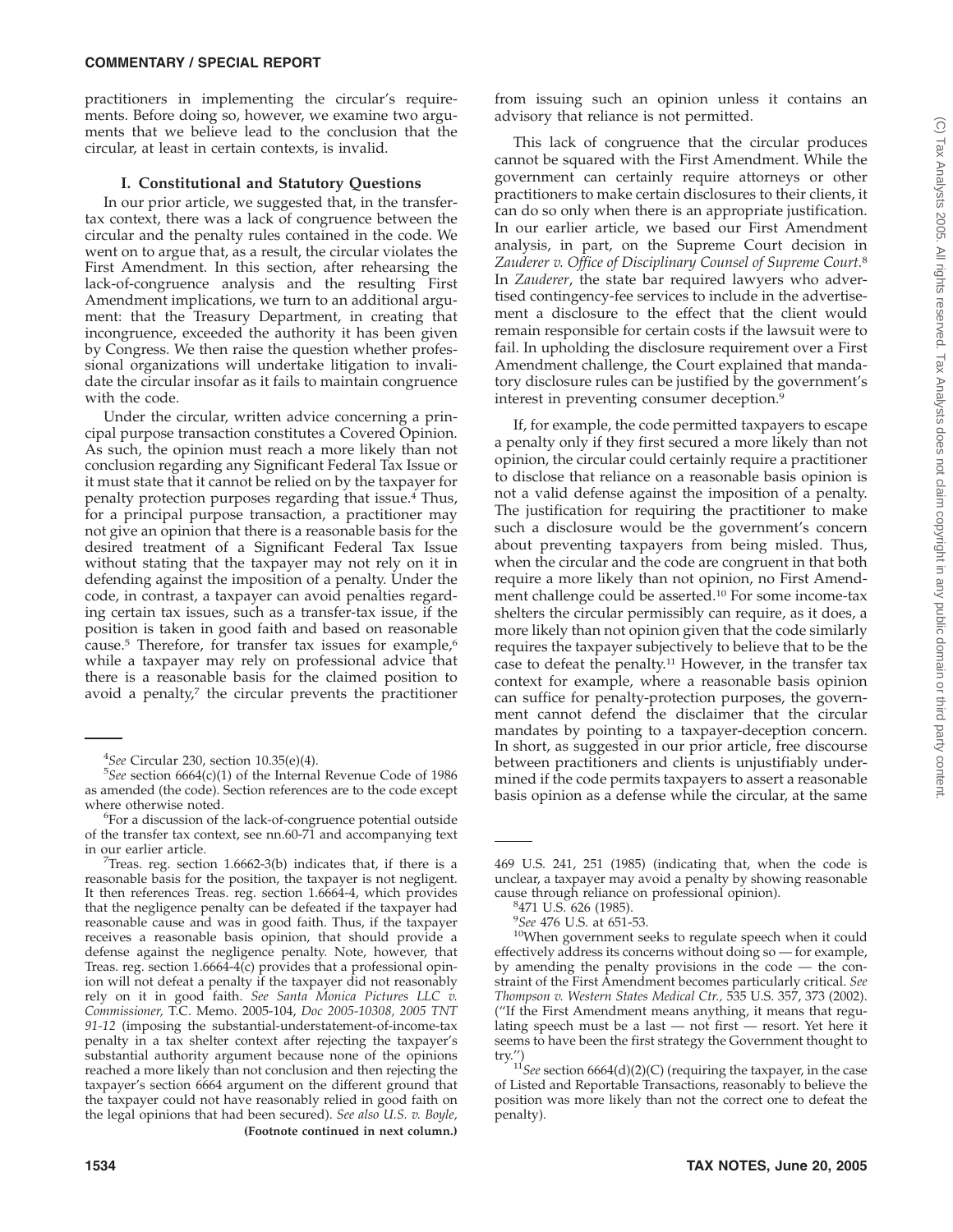time, precludes practitioners from giving such advice in writing without including a disclaimer that renders the advice worthless.12

In any challenge to the validity of the circular, however, it is unlikely that the courts would find it necessary to resolve the First Amendment question. The courts seek to avoid a constitutional question whenever a case can be resolved on statutory grounds instead.13 Indeed, when an agency adopts a regulation that raises constitutional questions, the courts will refuse to find that the agency had the authority to promulgate it absent a clear indication in the statute.<sup>14</sup> Thus, if the circular is challenged on the ground that it fails to maintain congruence with the code, the specter of constitutional invalidity would likely lead the court to conclude that the Treasury did not have the statutory authority to promulgate it. As will be discussed next, Congress did not indicate any intent let alone a clear intent — to authorize the Treasury to use the circular as a vehicle to override the code.

In October 2004 Congress enacted the American Jobs Creation Act of 2004 (P.L. 108-357). In that legislation, Congress amended section 6664, somewhat altering the elements of the defense that taxpayers must establish to avoid some penalties (that is, the penalties imposed under sections 6662, 6662A, and 6663). The section, as amended, continues in essence a two-tier framework: For some tax shelters (now defined as Listed and Reportable Transactions, which are the subject of a penalty under new section 6662A), the taxpayer must establish a reasonable belief that the position was more likely than not the correct one. In all other cases (including, as a practical matter, all transfer tax cases), $15$  a more likely than not standard is not imposed. Instead, the taxpayer merely must establish reasonable cause and good faith — which, as suggested, can be accomplished by reliance on a professional's reasonable basis opinion. In creating that framework, Congress could not have expressed itself more clearly. Indeed, as indicated, it continued the pattern under the preamendment version of the section, which similarly required a more likely than not standard for tax shelters and a less rigorous standard in other cases.

The question thus becomes whether Treasury had the authority to require in the circular that all written advice concerning a principal purpose transaction designed to provide penalty protection be accompanied by a more likely than not conclusion when Congress provided so unambiguously just a few months earlier that this standard would apply only in the limited category of certain tax shelters. While under the Supreme Court's *Chevron* doctrine,<sup>16</sup> the authority of an agency to issue regulations under a statute it administers is quite expansive, $17$  it is not without limits.

In *Food and Drug Admin. v. Brown & Williamson Tobacco Corp.,*<sup>18</sup> the Food and Drug Administration sought to regulate tobacco products. Under the FDA's governing statute, any exercise of jurisdiction would have necessarily resulted in a complete ban given the health risks involved and the statutory requirement that the FDA remove from the marketplace unsafe products that fail to offer a therapeutic benefit. Despite the broad deference that agencies' regulations enjoy under *Chevron*, the Court held that the FDA lacked statutory authority to ban tobacco and therefore that the regulation was invalid. The Court first examined various pieces of legislation in which Congress had imposed regulations on tobacco (for example, regulations on labeling and advertising). From that, the Court inferred that Congress intended that tobacco would remain a legitimate product. Thus, the Court held, Congress made sufficiently clear in its tobacco-regulating legislation its intent to permit the product to remain viable, thereby leaving the FDA without the regulatory authority that would have inexorably led to a ban.19 In the jargon of *Chevron,* when Congress unambiguously resolves an issue, the agency may not adopt a contrary approach.

Similarly, here, by repeatedly adopting a two-tier framework for penalties under which the rigorous more likely than not standard applies only in a limited category of cases, Congress made clear that in other cases taxpayers should be able to secure and rely on reasonable basis opinions supplied by professionals.20 Yet the circular ignores that framework and precludes practitioners

<sup>12</sup>*See Conant v. Walters,* 309 F.3d 629, 636-37 (9th Cir. 2002) (discussing the First Amendment rights of doctor and patient to communicate freely with each other). *See also Legal Services Corp. v. Velazquez,* 531 U.S. 533 (2001). For a further discussion of

<sup>&</sup>lt;sup>13</sup>See, e.g., I.N.S. v. St. Cyr, 533 U.S. 289 (2001) (resolving statutory ambiguity to avoid confronting the constitutional

question). <sup>14</sup>*See Solid Waste Agency of Northern Cook County v. U.S. Army Corp of Engineers,* 531 U.S. 159, 172 (2001) (''Where an administrative interpretation of a statute invokes the outer limits of Congress' power, we expect a clear indication that Congress

 $15As$  indicated in our prior article, estate planning transactions are currently not subject to the penalty under section 6662A (that is, they do not constitute a Reportable Transaction, and no estate planning transaction currently is considered a Listed Transaction).

<sup>16</sup>*Chevron U.S.A. Inc. v. Natural Resources Defense Council Inc.,*

<sup>&</sup>lt;sup>17</sup>See Mitchell M. Gans, "Deference and the End of Tax Practice," 36 Real Prop. Prob. & Tr. J. 731 (2002).

<sup>&</sup>lt;sup>18</sup>529 U.S. 120 (2000).<br><sup>19</sup>For a further discussion of *Brown & Williamson*, see Gans,

*supra* note 17. 20In *Brown & Williamson,* the Court emphasized that the FDA had conceded, before adopting the regulation at issue, that it did not have jurisdiction to regulate tobacco. The Court alluded to this concession to support its conclusion that Congress had intended to ratify the FDA's understanding and to continue the regulation of tobacco without giving the FDA authority to regulate (ban) it. *See* 529 U.S. at 157. Here, as well, the Treasury made clear to Congress its view of the law, adopting the two-tier framework in Treas. reg. section 1.6664-4. And, as in *Brown & Williamson,* Congress, in turn, in amending section 6664, sought to continue that framework.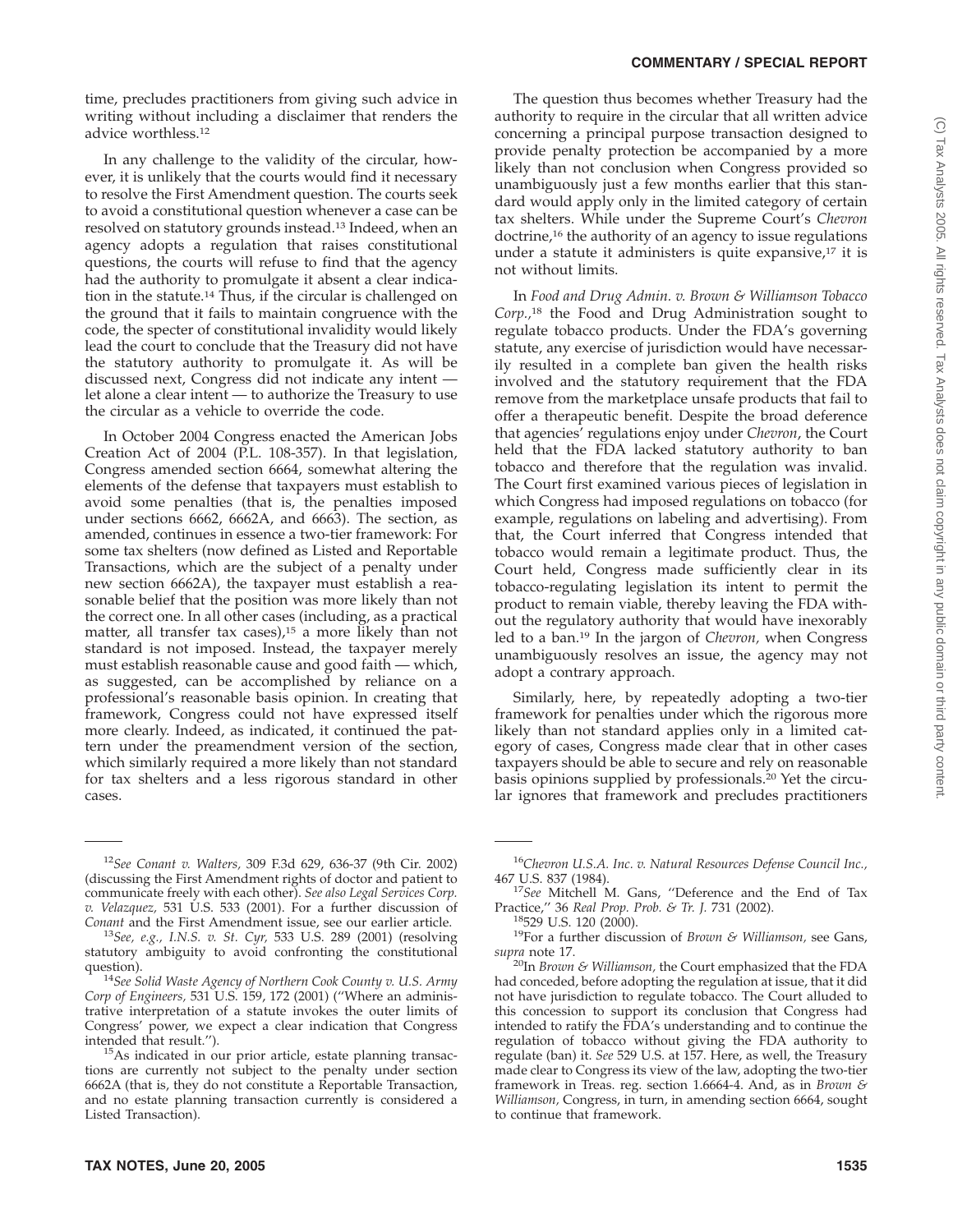from supplying this kind of written opinion on a Significant Federal Tax Issue in all principal purpose transactions. It would seem that the Treasury sought to do indirectly (through the circular) what it was unable to achieve directly (in Congress). However broad an agency's authority under *Chevron,* the Supreme Court's decision in *Brown & Williamson* makes clear that it does not extend that far.<sup>21</sup>

The circular stands on even weaker ground than the regulation in *Brown & Williamson.* Unlike the FDA's regulation, the circular raises constitutional questions. And, as suggested, in such a case, the courts are less willing to defer under *Chevron,* requiring the agency to demonstrate instead that Congress had a clear intent to confer the authority the agency claims. Given the penalty provisions Congress has embedded in the code, the Treasury's burden will be considerable should the circular be challenged.

The argument that the circular is invalid could be asserted in one of two ways. It could be raised as a defense by a practitioner charged with violating the circular. Or a professional organization could probably bring suit before any disciplinary violation is alleged, claiming that it is invalid on its face (as opposed to an argument that it is invalid as applied to a particular practitioner). While facial challenges can be problematic and perhaps difficult to sustain, the courts are particularly receptive when First Amendment issues are implicated.22 In terms of bringing a facial challenge, it would seem that a professional organization representing practitioners who work, for example, in the estate planning area would make an excellent candidate to be a plaintiff given that the lack of congruence is particularly acute in this area.23 Challenges designed to obtain judicial intervention before engaging in conduct that might be sanctionable are not unusual.24 Given the risks involved in ignoring the circular and the costs that compliance will

necessarily entail, it would seem likely that a professional organization will initiate such a challenge.

#### **II. Brief Background About June 21 Changes**

Broadly, the changes made in December and that become effective after June 20 relate to two areas. One area is contained in section 10.35 of the circular. It prescribes rules that must be followed in providing a written statement about a federal tax matter that constitutes a ''Covered Opinion.'' Any written statement about any federal tax issue should be tested to determine if it is a Covered Opinion and, if so, what kind it constitutes. The specific requirements prescribed for a Covered Opinion vary depending on the type of Covered Opinion involved. A written statement may constitute more than one type of Covered Opinion. Even if the written statement about a federal tax issue is not a Covered Opinion, so it need not comply with the requirements of section 10.35, the practitioner must comply with section 10.37 dealing with general requirements for written advice on federal tax issues that is not a Covered Opinion and section 10.34 dealing with return related advice (whether oral or in writing). A practitioner who recklessly, willfully, or by reason of gross incompetency fails to comply with Circular 230 may be suspended or disbarred from practice before the IRS, be publicly censured, or be fined. Practice before the IRS includes preparing and filing tax returns and representing a taxpayer in an examination of a return. Failure to comply might also serve as evidence in determining professional liability.

It is important to note that although section 10.35 of the circular refers to ''written *advice,''* it covers much more than what probably most practitioners would regard as a ''formal'' opinion or advice regarding a federal tax issue. It seems to cover any written *statement* about a federal tax issue even if no conclusion is stated.25

#### **A. Brief Overview of Section 10.35**

A chart made part of our original article on the circular sets forth an overview of the changes made by section 10.35. A revised chart reflecting the changes just made is attached at the end of this article.

A Covered Opinion may be any written statement by a practitioner concerning one or more federal tax issues arising in three areas: (1) statements involving Listed Transactions; (2) statements relating to an arrangement the principal purpose of which is avoidance or evasion of federal tax; or (3) statements relating to arrangements a significant purpose of which is avoidance or evasion of federal tax. Certain written statements are excluded from constituting Covered Opinions. The May 18 changes add three new areas of exclusions. Also, the May 18 changes seek to provide guidance to determine if the principal purpose of the arrangement is the evasion or avoidance of federal tax. The May 18 amendments also ''relax'' what constitutes a ''prominently displayed'' disclaimer (which,

 $21$ In the statute authorizing the Treasury to regulate practitioners, 31 USC 330, the Treasury is authorized to create standards applicable to the rendering of written advice concerning an entity or transaction having the potential for tax avoidance or tax evasion. *See* 31 USC 330(d). While that statute certainly gives the Treasury the authority to issue the circular, it does not give it the authority to render meaningless the two-tier framework that Congress recently decided to retain.

<sup>&</sup>lt;sup>22</sup>See, for example, U.S. v. Salerno, 481 U.S. 739 (1987) (discussing the rigorous standards employed by the courts when a facial challenge is brought if the First Amendment is not implicated). It should be noted that the Supreme Court just recently decided to review the continuing viability of *Salerno. See Ayotte v. Planned Parenthood of Northern New England,* \_\_ S. Ct. \_\_, 2005 wl 483164 (May 23, 2005) (*granting cert.*). For a further discussion on the ripeness question, see *City of Auburn v. Qwest Corp.,* 260 F.3d

<sup>&</sup>lt;sup>23</sup>Such practitioners often give advice on principal purpose transactions, and, as suggested, the penalty applicable in the transfer tax context (the negligence penalty) can be defeated

with a reasonable basis opinion. <sup>24</sup>*See, e.g., New York State Bar Ass'n v. F.T.C.,* 276 F. Supp.2d 110 (D.D.C. 2003) (challenging the application of the privacy law by the FTC to lawyers).

 $25$ Note, for example, that a Covered Opinion is required, as a general rule, to reach a conclusion and not merely provide a discussion or recite the law. *See* Circular 230, section 10.35  $(c)(3)(ii)$ .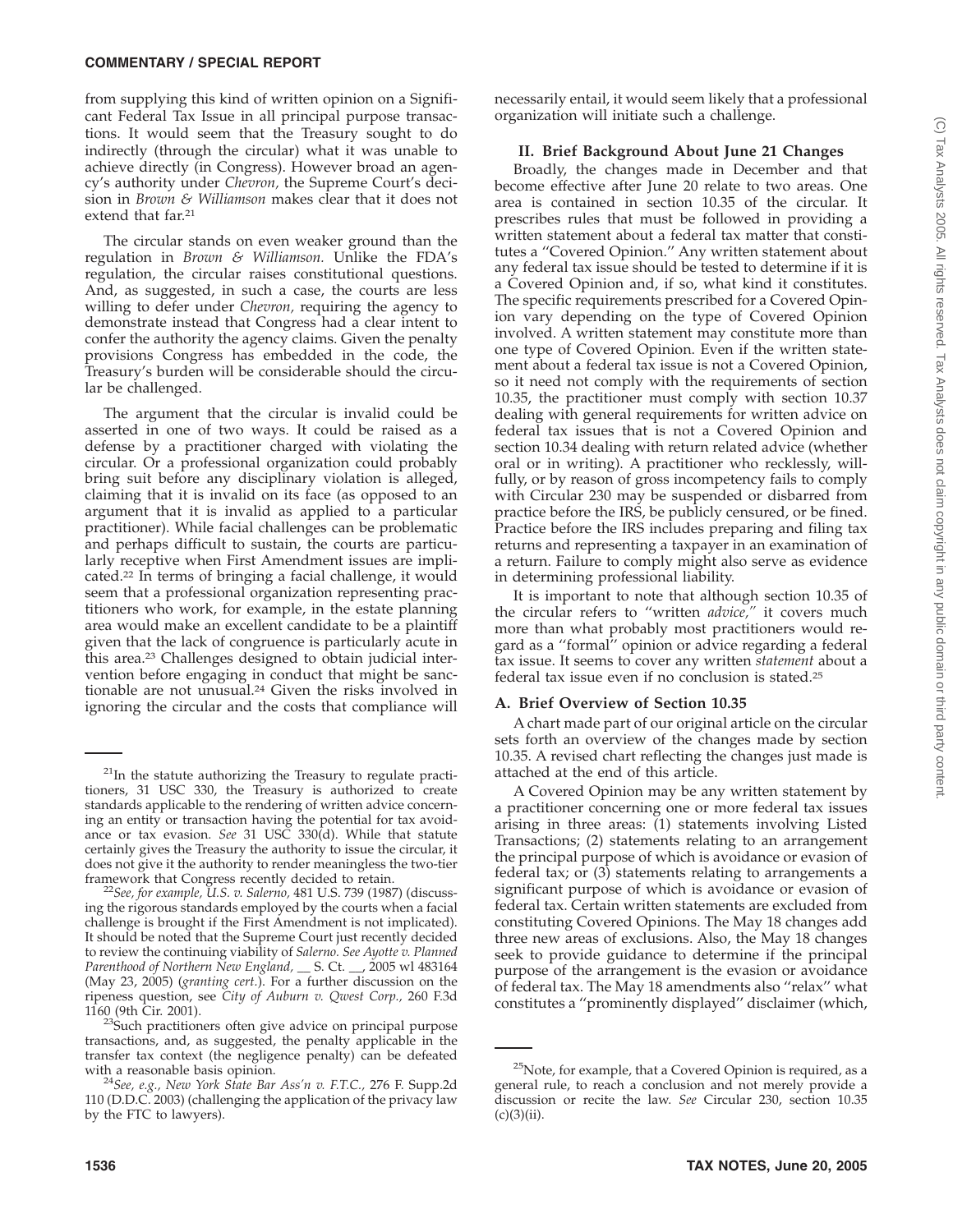depending on the circumstances, may be required to avoid Covered Opinion status or to comply with the Covered Opinion rules).

#### **B. The Circular as Revised**

**1. Excluded writings.** Section 10.35 as promulgated in December excluded certain written statements from constituting Covered Opinions. The first exclusion is written advice provided during the course of an engagement if the practitioner is reasonably expected to provide subsequent written advice to the client that will satisfy the requirements for Covered Opinions.26 The second broad exception, which does not apply to Listed Transactions or any arrangement the principal purpose of which is tax avoidance (or evasion), applies to advice that concerns qualification of a qualified plan, a state or local bond opinion,27 or is included in documents required to be filed with the Securities and Exchange Commission.28

The May 18 changes add three new areas of exclusion: certain written advice after a tax return is filed;29 certain advice provided to an employer by in-house counsel;<sup>30</sup> and certain written statements in which the practitioner concludes that a transaction is not appropriate or that one or more federal tax issues will not be resolved in the taxpayer's favor.31 Although each of those new exclusions, as discussed below, is somewhat limited, none fails to apply by reason of relating to a Listed Transaction or a principal purpose transaction.

**a. Written advice after the return is filed.** A written statement is excluded when it is provided after the taxpayer has filed a tax return with the IRS if it is solely for use by the taxpayer and if the practitioner neither knows nor has reason to know that the advice will be used by the taxpayer to take a position on a tax return (including an amended return that claims ''tax benefits'' not reported on a previously filed return) filed after the date on which the advice is provided to the practitioner.

The requirement of this exclusion that the advice be *solely* for the use by the taxpayer seems somewhat reminiscent of the definition of a Marketed Opinion, which is a written statement the practitioner knows or has reason to know the opinion will be used or referred to by a person other than the practitioner in promoting, marketing, or recommending an arrangement to one or more taxpayers. In any case, there seem to be at least two ways to construe the term ''solely'' in this context. One is that if the written statement ultimately is used by someone other than the client to whom it was rendered (for example, the client shares it with another who uses it), the exclusion does not apply (as it has failed the ''solely'' requirement) even if the practitioner did not know or have reason to know that the client would allow another to use it. That would be a harsh result as the practitioner

would then be found to have failed to comply with the circular even though he or she had no reason to know it would be so used  $-$  even harsher than the Marketed Opinion rule. Perhaps the practitioner in such a case would easily defend not complying because he did not know or have reason to know another would use it.

Another construction of ''solely'' is that meeting this requirement turns on the practitioner's view or position that it is solely for the taxpayer's use. In other words, the "solely" requirement is based on the intention of the practitioner, not the intention of the taxpayer or the practitioner's expectation as to how the taxpayer will use the advice. This second construction of the term could provide a large exception to the Marketed Opinion requirements: The promoter files a return relating to a certain transaction and then seeks advice from the practitioner regarding the transaction. As long as the practitioner intends the advice to be solely for the taxpayer's use the written statement is not a Marketed Opinion, even if the practitioner has reason to know the taxpayer (or someone else to whom the taxpayer delivers a copy of the advice) will use it for marketing purposes.

A third possible meaning is that the written advice will be regarded as solely for the taxpayer's use unless the practitioner knows or has reason to know it will be used by another. Although that might be the most sensible meaning, the language in the exclusion does not support it — another part of the rule, as recited above, uses the ''knows or has reason to know'' requirement but the ''solely'' requirement does not. So it is somewhat troubling to read it into the latter.

It seems important for Treasury to clarify the meaning of ''solely'' as used in this exclusion.

As written, it seems that if the taxpayer claims tax benefits by filing an amended return, for example, on the *same* date32 the written advice is delivered, the exclusion applies (provided the solely requirement is met). It seems doubtful that Treasury intended to provide such an exclusion from Covered Opinion status merely because the taxpayer took a position on the same day the written statement was delivered. Again, it may not seem prudent to rely on this exclusion if the practitioner knows or has reason to know the taxpayer will take a position on a tax return based on the advice when the tax return is filed on the same day that the written statement is delivered. Again, the Treasury should clarify this matter.

**b. Written advice provided by taxpayer's in-house counsel.** Written advice provided to an employer by a practitioner in the practitioner's capacity as an employee solely for purposes of determining the tax liability of the employer is excluded. The exclusion is, however, a limited one. It does not, for example, exclude a written statement made by an employee that is to be used to educate other employees of the employer (for example, an in-house trust counsel of a bank who prepares a  $^{26}$ Circular 230, section 10.35(b)(2)(ii)(A). The IRS has issued interim guidance for Circular 230 and  $^{27}$ The IRS has issued interim guidance for Circular 230

compliance for opinions related to state and local bonds. *See*

<sup>&</sup>lt;sup>28</sup>Circular 230, section 10.35(b)(2)(ii)(B).<br><sup>29</sup>Circular 230, section 10.35(b)(2)(ii)(C).<br><sup>30</sup>Circular 230, section 10.35(b)(2)(ii)(D).<br><sup>31</sup>Circular 230, section 10.35(b)(2)(ii)(E).

<sup>&</sup>lt;sup>32</sup>The exclusion requires that the taxpayer not use the written advice to file another return (including an amended return) *after* the date of the written advice relating to the previously filed return.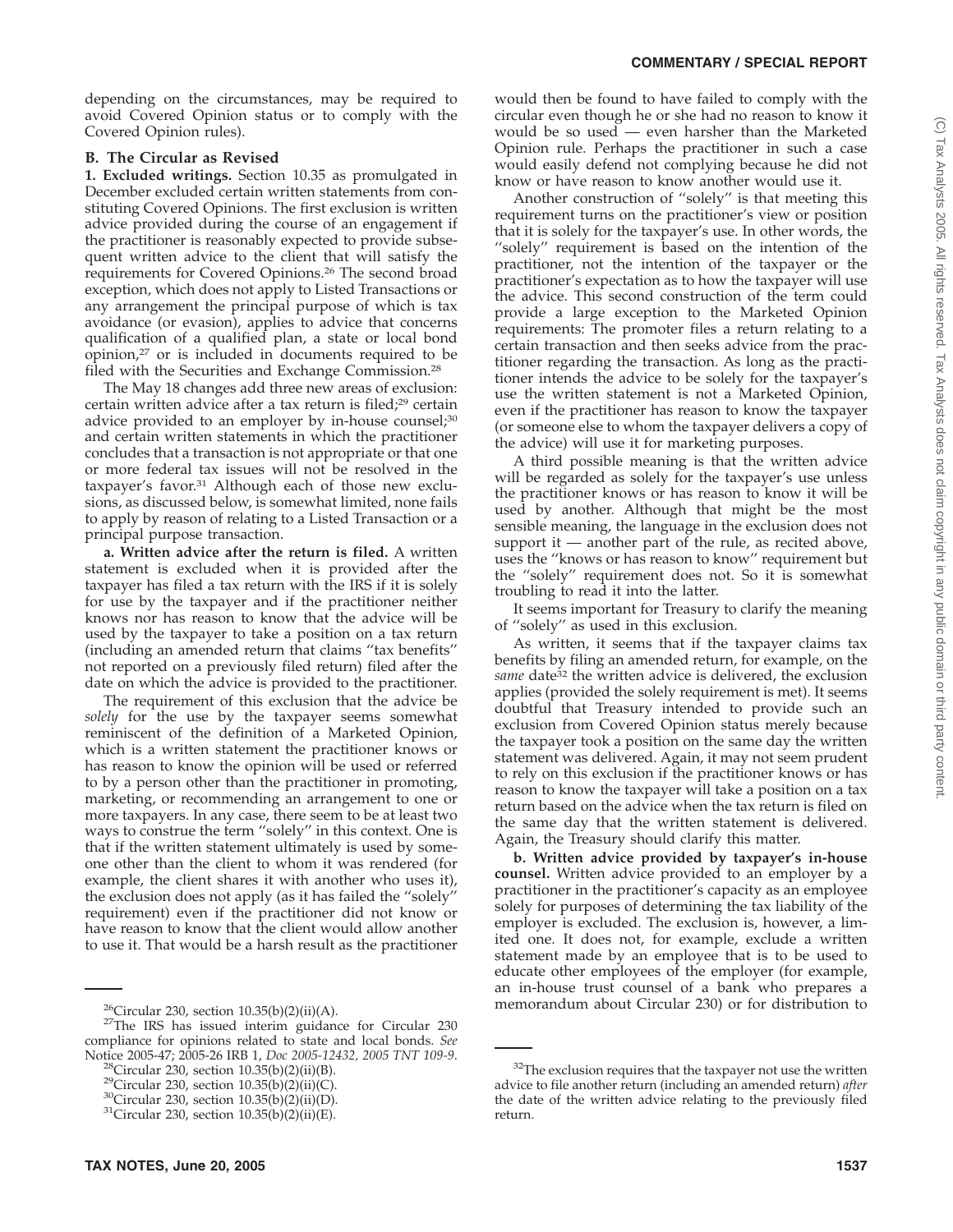others (for example, an in-house lawyer who prepares a brochure for her employer that is a charitable organization about how donors may contribute to the organization and that mentions tax consequences of the contribution).33

**c. Negative written advice.** The exclusion for written advice provided to a taxpayer that concludes that a transaction is not appropriate or that one or more federal tax issues will not be resolved in the taxpayer's favor applies only if the statement does not reach a conclusion that suggests at any level of confidence that the taxpayer might prevail. For example, the negative advice exclusion does not apply if the practitioner concludes that the treatment in favor of the taxpayer is not frivolous, that the taxpayer has a realistic possibility of success, that there is a reasonable basis for taking the position, or that there is substantial authority for the position. In other words, merely because the practitioner reaches a confidence level lower than more likely than not that the taxpayer would prevail does not allow the negative advice exclusion to apply if the practitioner advises, for example, that taking the position would be nonfrivolous. **2. Prominent disclosure.** A written statement may avoid being a Covered Opinion by reason of constituting a Reliance Opinion (a written statement about a Significant Federal Tax Issue<sup>34</sup> relating to an arrangement a significant purpose of which is tax avoidance or evasion) if it ''prominently discloses in the written advice that it was not intended or written by the practitioner to be used, and that it cannot be used by the taxpayer, for the purpose of avoiding penalties that may be imposed on the taxpayer.''35

Written advice is a Marketed Opinion and therefore is a Covered Opinion if the practitioner knows or has reason to know that it will be used or referred to by a person other than the practitioner (or someone affiliated with her firm) in promoting, marketing, or recommending an arrangement to one or more taxpayers. Unless it relates to a Listed Transaction or to a principal purpose transaction, a writing is not a Marketed Opinion, however, if it prominently discloses in the written advice that: (1) the advice was not intended or written by the practitioner to be used, and that it cannot be used by any taxpayer, for the purpose of avoiding penalties that may be imposed on the taxpayer; (2) the advice was written to support the promotion or marketing of the transaction(s) or matter(s) addressed in the written advice; and (3) the taxpayer should seek advice based on the taxpayer's particular circumstances from an independent tax adviser.36 In other words, if it is known that others will refer to or use the opinion in promoting an arrangement, it is a Marketed Opinion if it relates to a Listed Transaction or its principal purpose is tax avoidance (or evasion)<sup>37</sup> even if it contains the three ''you cannot rely'' disclaimers.

The May 18 changes relax the requirement that any prominent disclosure be in bold typeface larger than any other contained in the written statement. The changes provide that an item is prominently disclosed if it is readily apparent to a reader of the advice. However, the change is qualified in that the determination of whether an item is ''readily apparent'' to the reader will depend on the facts and circumstances surrounding the advice, including, but not limited to, the sophistication of the taxpayer and the length of the written advice. As is discussed in more detail below, it may be that practitioners should place the disclosure at the beginning of the written statement. In any case, at a minimum, the disclosure must be set forth in a separate section (and not a footnote alone) in a typeface at least as large as the typeface of any discussion of the facts or law in the written statement.

That is a welcome practical change, because it would appear to permit the name of the practitioner's firm and, perhaps, the title of the written statement to be larger than the tax advice itself.

**3. Definition of principal purpose.** The most onerous rules under the circular apply to written statements relating to Listed Transactions and principal purpose transactions. As originally promulgated in December, the circular provided no guidance as to how a practitioner should determine the principal purpose of an arrangement. The May 18 changes do provide some guidance. First, Treasury considered the possibility that the transaction might have multiple motivations. Under the change, the principal purpose of the transaction is the one that exceeds (presumably in importance) the other purposes. Second, in a potentially much more important change, Treasury has created a new safe harbor, which we now examine.

<sup>&</sup>lt;sup>33</sup>The circular's apparent scope is so broad that merely describing a particular tax arrangement without explicitly stating any tax result (for example, ''[s]ome individuals may wish to consider creating a trust for his or her own benefit the remainder of which will pass to our organization on the death of the individual'') might be regarded as making a written statement about a federal tax issue because there is an implication of a federal tax effect (for example, a deduction for the value of the

remainder created for charity). 34A federal tax issue is a question concerning the federal tax treatment of an item of income, gain, loss, deduction, or credit, the existence or absence of a taxable transfer of property, or the value of property for federal tax purposes. A federal tax issue is significant if the IRS has a reasonable basis for a successful challenge and its resolution could have a significant impact, whether beneficial or adverse under any reasonably foreseeable circumstance, on the overall federal tax treatment of the transaction(s) or matter(s) addressed in the writing**.** In other words, in addition to tax avoidance being a significant *purpose* of the arrangement, a federal tax *issue* must be significant for the writing to constitute a Reliance Opinion (and the level of confidence the practitioner reaches on a Significant Federal Tax

Issue must be at least more likely than not).  $35$ Circular 230, section 10.35(b)(4)(ii).

<sup>&</sup>lt;sup>36</sup>The latter two requirements are repeated in section  $10.35(e)(2)$  of the circular relating to certain required disclosures. <sup>37</sup>It is unclear whose principal purpose applies here, that of

the promoter or that of the taxpayer to whom the arrangement is offered. It the context in which it appears (that is, determining if it is a Marketed Opinion), it seems to be that of the promoter. Otherwise, it could be the principal purpose of one taxpayer but not of another, making it a Marketed Opinion regarding the first and not the second.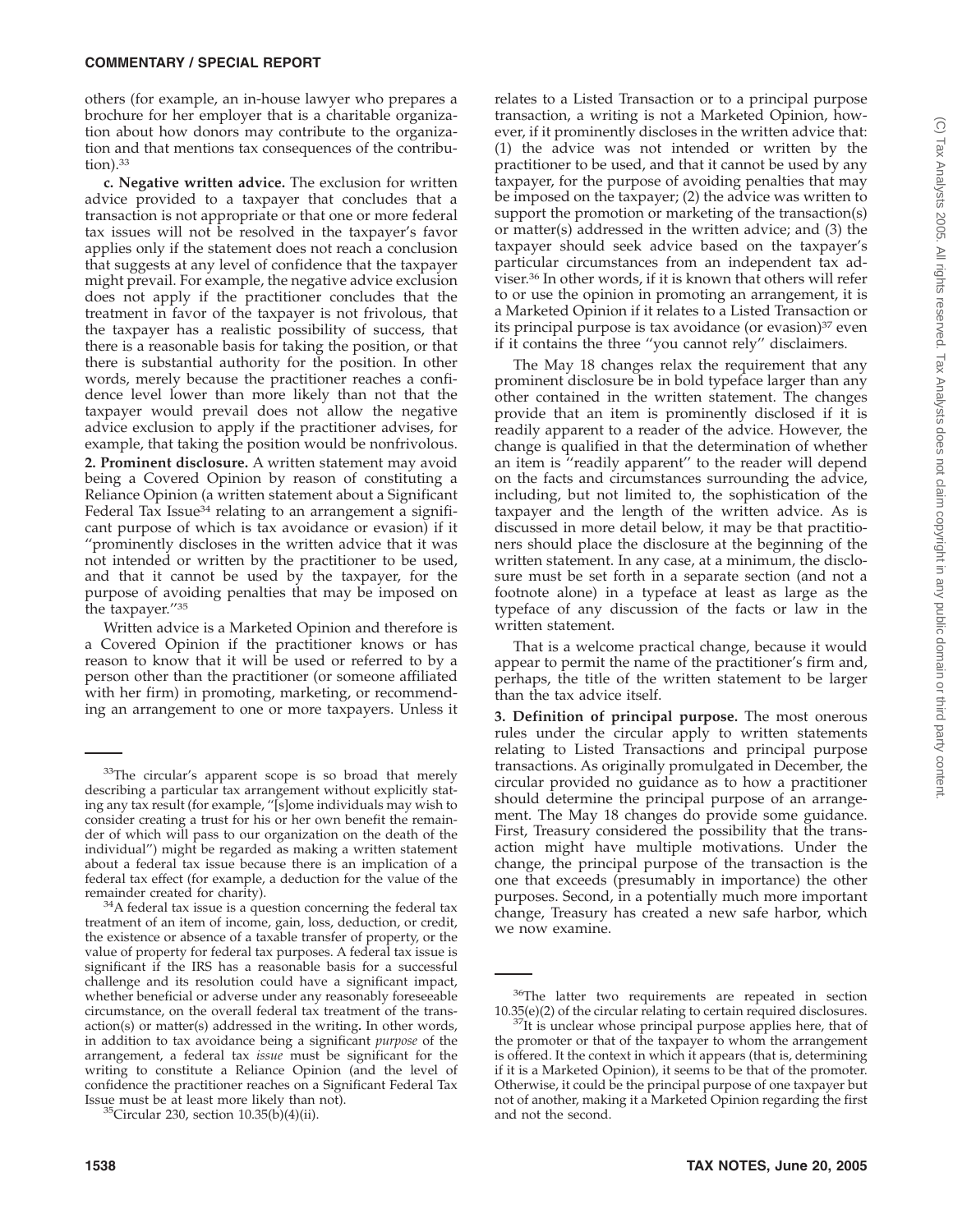Before the amendment, as suggested in our earlier article, written advice concerning noncontroversial transactions would have constituted a Covered Opinion if the taxpayer's principal purpose was tax avoidance or evasion.38 For example, under the preamendment version of the circular, if a practitioner had recommended an annual-exclusion gift, any written advice about the transaction would have been subject to the Covered Opinion rules if, as seems somewhat likely, the taxpayer's principal purpose was tax avoidance. Apparently, recognizing that it would be inefficient to apply the rules when the code contemplates the tax benefit in question, Treasury has now added a clarification to the term ''principal purpose'' that is designed to narrow the rules' focus. In effect, the clarification creates a safe harbor: If a transaction has as its purpose the ''claiming of tax benefits in a manner consistent with the statute and Congressional purpose,'' it will not be treated as a principal purpose transaction.39 Thus, it would seem that, for an annualexclusion gift motivated solely by a tax avoidance purpose, written advice will not be subject to the principalpurpose rules, as amended, because Congress intended to permit the exclusion.40

While the safe harbor is a welcome development, questions will inevitably arise about its application when the meaning of a code provision is unsettled. On one hand, it would seem that, if the IRS has conceded the issue in published guidance (for example, in a revenue ruling), the Treasury should be precluded from arguing that an outcome favoring the taxpayer is not consistent with the terms of the statute and its underlying purpose.41 On the other hand, when the IRS has not made such a concession, the analysis becomes more difficult. If, for example, the IRS has issued a series of taxpayerfriendly private letter rulings<sup>42</sup> — but there is no decision or published guidance on the issue — can a practitioner take the view that the series of rulings is tantamount to a published revenue ruling in applying the safe harbor? Or if federal courts of appeal of different circuits are split about the meaning of a provision, can a practitioner rely on language in the favorable decision to the effect that the code contemplates the benefit in question? Or what if the circuit in which the taxpayer resides has rejected the IRS's position while other circuits have adopted it? In short, while it would seem that practitioners should be able to treat an IRS concession in published guidance as a definitive resolution of the code's meaning,<sup>43</sup> the scope of the safe harbor remains unclear when the issue is unsettled.

The preamble indicates that the safe harbor is borrowed from the exception in Treas. reg. section 1.6662-  $4(g)(2)(ii)$ . Perhaps, therefore, a better understanding of the contours of the safe harbor can be obtained by examining it through the prism of that regulation. Under section 6662, a taxpayer who invests in a tax shelter must satisfy a more rigorous standard to avoid the substantial understatement penalty. The regulation defines the term "tax shelter" with reference to the taxpayer's principal purpose in entering into the transaction.<sup>44</sup> In the language borrowed by the circular, the regulation goes on to provide that a transaction will not be treated as a tax shelter if the transaction has as its purpose the claiming of ''tax benefits in a manner consistent with the statute and Congressional purpose.'' Although the regulation provides no further clarification as to the meaning of that phrase, it does contain a list of examples of qualifying transactions or elections: investments in tax-exempt bonds designed to qualify for the exclusion under section 103; investments designed to produce accelerated depreciation deductions under section 168; investments designed to produce percentage depletion deductions under section 613 and 613A; investments designed to

<sup>&</sup>lt;sup>38</sup>If a significant purpose were tax avoidance, Reliance Opinion status would be avoided if the written statement addressed no Significant Federal Tax Issue.<br><sup>39</sup>Where a taxpayer literally complies with a code provision,

the IRS may nonetheless argue that permitting the tax benefit sought would be inconsistent with Congress's purpose. *See Gregory v. Helvering,* 293 U.S. 465 (1935); *see also Santa Monica Pictures LLC, v. Commissioner, supra* note 7. In creating two prongs — requiring consistency with the statute and with Congress's purpose — the new definition may be understood as seeking to reflect the substantive rule that derives from *Gregory.* Not citing *Gregory,* however, the preamble indicates, as will be discussed, that the definition was borrowed from Treas. reg. section 1.6662-4, which creates a similar exception from the definition of a tax shelter (taxpayers who invest in tax shelters and who seek to avoid penalties are subjected to a heightened standard).<br><sup>40</sup>Even though, under the clarification, it will not be treated

as a principal purpose transaction, it may nonetheless be subject to the rules under a significant-purpose analysis. In other words, if, as is likely, tax avoidance is a significant purpose, the advice could nonetheless be subject to the rules. For example, if the advice reaches a more likely than not conclusion on any Significant Federal Tax Issue, it would be a Covered Opinion in that a significant purpose transaction is subject to the rules if the advice were to reach such a conclusion. It seems unlikely, however, that the Covered Opinion rules would be applicable in this context given the noncontroversial nature of the annual exclusion (that is, a noncontroversial issue is not a Significant Federal Tax Issue). *See* Circular 230, section 10.35(b)(3).

 $41$ The Tax Court has held that, as long as a taxpayer-friendly revenue ruling has not been revoked, it will not permit the IRS to make a contrary argument. *See Rauenhorst v. Commissioner,* 119 T.C. 157, *Doc 2002-22803, 2002 TNT 195-13* (2002); *Baker v. Commissioner,* 122 T.C. 143, *Doc 2004-3555, 2004 TNT 34-9* (2004); *Dover v. Commissioner,* 122 T.C. 324, *Doc 2004-9660, 2004 TNT*

<sup>&</sup>lt;sup>42</sup>Neither a private letter ruling nor a National Office technical advice memorandum may be cited or used as precedent. Section 61101(k)(3). On the other hand, it may constitute substantial authority for purposes of section 6662. *See* Treas. reg. section 1.6662-4(d).<br><sup>43</sup>All of the examples provided in Treas. reg. section 1.6662-4

are of the clear-cut variety. 44The statute no longer uses the principal-purpose test, but rather a significant-purpose test as indicated in our prior article. The regulation has not yet been conformed to that code change.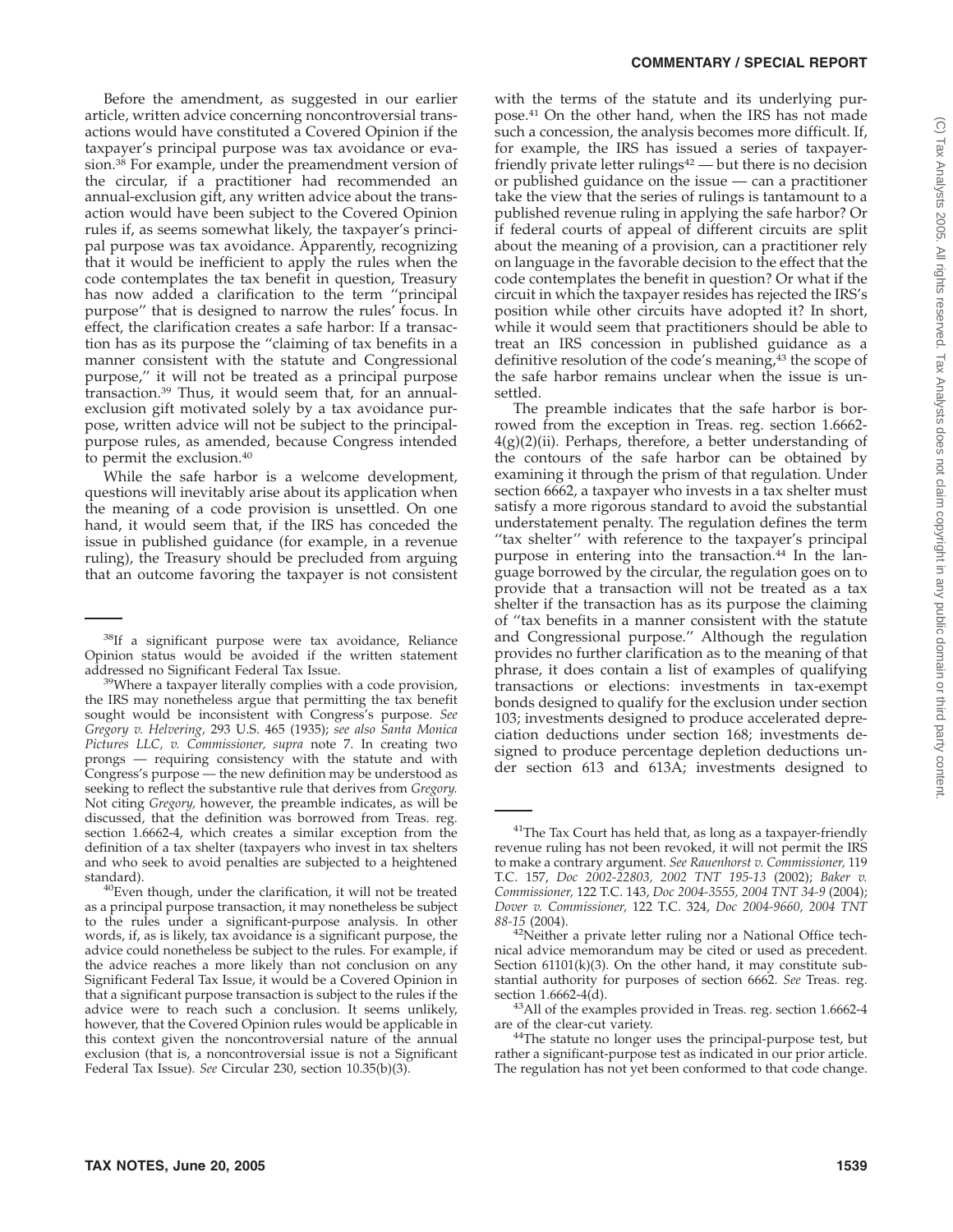produce a deduction for intangible drilling expenses under section 263(c)); establishment of a qualified retirement plan in accordance with sections 401-409; or subchapter S elections.

Given the nature of the items included in that list, one might reasonably infer that only transactions that the code explicitly validates can qualify. One might further infer that, because the circular borrows the concept from the regulation, that limited interpretation of the regulation should apply with equal force in the context of the circular's safe harbor. In other words, transactions will qualify for the safe harbor under this view only if the code explicitly validates the tax benefit in question. Thus, as suggested, an annual-exclusion gift would qualify for the safe harbor because the code explicitly validates the exclusion.

Even assuming that this limited interpretation of the safe harbor is correct, questions still remain. Consider, for example, the application of the safe harbor in the case of a grantor retained annuity trust (GRAT). Section 2702 explicitly authorizes the use of a GRAT. It would seem, therefore, that advice concerning a GRAT would fall under the safe harbor. But what if the GRAT is structured so that the value of the remainder is zeroed-out? The IRS has indicated that, in its view, Congress did not contemplate that taxpayers would be permitted to zero out a GRAT.45 The question thus becomes whether, in the context of a tax benefit the code explicitly authorizes, the safe harbor can be rendered inapplicable because an unsettled issue is implicated.

As another example, consider an annual-exclusion gift of a limited partnership interest. What if, as in *Hackl,*<sup>46</sup> under the partnership agreement, a sale of the gifted interest by the donee would not confer full partnership status on the purchaser (for example, the purchaser would become a mere assignee)? Would the safe harbor apply on the rationale that the taxpayer was seeking to qualify for a code-authorized benefit, the annual exclusion? Or is it rendered unavailable by the decision in *Hackl* — or, on the premise that *Hackl* was wrongly decided, by the unsettled nature of the issue?

That question, in turn, raises a question about the meaning of the tax shelter regulation itself. Consider, for example, a taxpayer who acquires an asset to secure the benefits of accelerated depreciation (a benefit explicitly referenced in Treas. reg. section 1.6662-4). Assume the taxpayer uses a depreciable life of, say, 10 years but the federal court ultimately concludes that the taxpayer should have used a 15-year life. Will the taxpayer be subjected to the more rigorous tax shelter standard on the penalty question because the deduction was not, under the court's holding, permissible? Or will the taxpayer be able to argue that, even though it was not able to sustain its position on the substantive issue, the transaction was not a tax shelter for purposes of the penalty analysis,

because accelerated depreciation is a code-authorized benefit? If the taxpayer in that example is held to the tax shelter standard because of the defeat on the substantive issue, the regulation's exception for code-authorized transactions has no meaning.<sup>47</sup> In other words, if taxpayers who lose on the substantive issue cannot take advantage of the exception, no taxpayer will be able to do so inasmuch as penalties are not imposed on taxpayers who prevail. Thus, to avoid rendering the exception meaningless, it must be understood as applying when, in the context of a transaction involving a code-authorized benefit, the taxpayer fails to prevail.

By a parity of logic, the safe harbor clarification just added to the circular should apply in the context of the zeroed-out GRAT and partnership-gift examples. In both cases, the transaction involves a code-authorized benefit. The possibility that the taxpayer might not prevail in either case should not render the safe harbor unavailable — just as a failure to prevail in the depreciation example should not render the tax shelter regulation's exception inapplicable.

While, as suggested, it would seem appropriate to interpret the safe harbor against the backdrop of the regulation's exception, it is entirely plausible that the safe harbor was drafted without any intent to make the two concepts mirror each other. It is even possible, moreover, that no thought was given to the problematic way in which the exception is drafted. After all, no clarification is provided concerning the exception in the preamble to the proposed or final regulations under section 6662. Thus, while it is hoped that the conclusions reached in the zeroed-out GRAT and partnership-gift examples appear sound, practitioners may well find it difficult to rely on that reading without further clarification from the Treasury. Indeed, given the nature of the comments that inspired the safe harbor — suggesting that compliance with the rules would be unnecessary in the case of a code-authorized benefit even if tax avoidance is the taxpayer's principal purpose — it may well be that Treasury intended that it would apply only when the issue is entirely noncontroversial (for example, advice that a client make an annual-exclusion cash gift).<sup>48</sup>

Even when the IRS has conceded the issue in published guidance, factual issues may make it difficult for the practitioner to comfortably invoke the safe harbor. For example, while the IRS has conceded that a *Crummey* power creates a present interest, $49$  the annual exclusion

<sup>45</sup>*See* TAM 200245053, *Doc 2002-25023, 2002 TNT 218-69* (indicating that the preamble to the regulations under section 2702 contemplate that a GRAT cannot be zeroed-out).

<sup>2702</sup> contemplate that a GRAT cannot be zeroed-out). <sup>46</sup>*Hackl v. Commissioner,* 335 F.3d 664, *Doc 2003-16504, 2003 TNT 135-8* (7th Cir. 2003).

<sup>47</sup>In our prior article, we suggested this possibility. *See* n.65 of

that article.<br><sup>48</sup>But, of course, if the intent was to limit the safe harbor to noncontroversial issues, the amendment adds very little to the preamendment version of the Covered Opinion rules. For, under the preamended version, in the case of a Covered Opinion, only Significant Federal Tax Issues needed to be addressed. And because a noncontroversial issue would seem to include a Significant Federal Tax Issue, there was no need to address noncontroversial issues under the preamendment version of the rules — suggesting that a safe harbor that creates an exception to the Covered Opinion rules only when the issues are

noncontroversial is not very meaningful. <sup>49</sup>*See, e.g.,* Rev. Rul. 85-24, 1985-1 C.B. 329.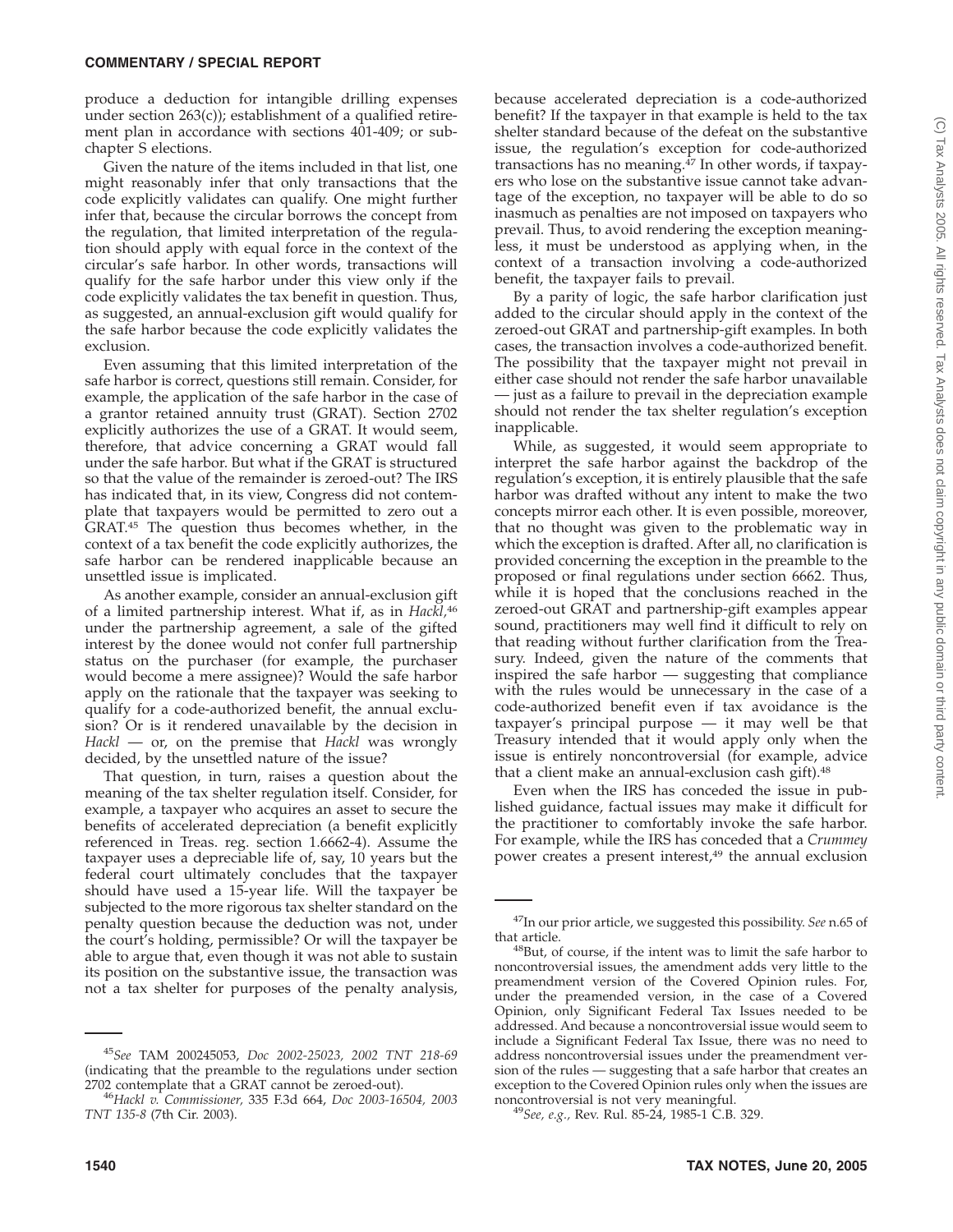will be denied if the court finds that there was an understanding that the power-holder would not exercise the power.50 Thus, even though the courts have not been particularly receptive to the IRS's argument that an understanding had been reached with the powerholder,<sup>51</sup> it might be challenging for a practitioner to invoke the safe harbor when it is nearly certain that the power will not be exercised.52 In other words, given the critical nature of the factual question and the difficulty in assuming that the power may be exercised, the safe harbor may be of little assistance in this context.

It would seem that if a practitioner relies on the safe harbor, he should not be sanctioned if, after the advice is rendered, the Supreme Court adopts the taxpayer's position, as the tax benefit would have been claimed in a manner consistent with the code and congressional purpose. Similarly, a practitioner should not be sanctioned for relying on the safe harbor when a postadvice revenue ruling favorable to the taxpayer is issued. Conversely, a postadvice Supreme Court decision adopting the IRS view may preclude the practitioner from invoking the safe harbor in the disciplinary context because it has turned out that the tax benefit was not claimed in a manner consistent with the code and congressional purpose. As a consequence, conservative practitioners will likely not rely on the safe harbor in any case where the issue is unsettled.

Nonetheless — and this is perhaps the most critical point — if a practitioner relies on the safe harbor in a context in which the issue is not entirely settled but is definitively settled against the taxpayer by some postadvice decision (for example, a Supreme Court decision), the practitioner may be able to avoid sanctions by establishing a lack of willfulness, recklessness, or gross incompetence.53 For example, assume that, at the time the advice is given, there are a series of private letter rulings

that uniformly adopt the taxpayer's position and that, based on those rulings, the practitioner invokes the safe harbor. As suggested, a postadvice definitive decision would appear to preclude the practitioner from invoking the definition in a disciplinary proceeding. On those facts, however, a finding that the practitioner was willful, reckless, or grossly incompetent would seem difficult, if not impossible, to sustain.54 Still, it would be helpful if the circular were amended to make certain that a practitioner who relies on existing decisions (or even a private letter ruling or the literal provisions of the code or a regulation) should not be subject to sanction if that decision is ultimately overturned or not followed.

#### **III. Statements May Fall Into Multiple Categories**

It seems very important to recognize that a written statement may fall under an exception for one Covered Opinion category (for example, it is not a Reliance Opinion because it contains a prominently disclosed ''you may not rely on this for penalty protection'') but may nonetheless be a Covered Opinion in another category (for example, it is a Marketed Opinion). Therefore, testing to determine if the written statement falls within the scope of section 10.35 of the circular generally should include all potential categories of Covered Opinion. If it does fall into more than one, the practitioner should attempt to comply with the ''most strict'' requirements of the circular.

#### **A. Suggested Steps to Comply With the Circular**

We hope that some of the suggested steps set forth below will be viewed as practical. If a large number of practitioners adopts them, any practitioner who follows them may be in a stronger position to demonstrate that the practitioner was not reckless, willful, or grossly incompetent if it is later determined that the written

<sup>50</sup>*See Estate of Cristofani v. Commissioner,* 97 T.C. 74 (1991), *acq.*

<sup>&</sup>lt;sup>51</sup> See Estate of Kohlsaat v. Commissioner, T.C. Memo. 1997-212, Doc 97-12671, 97 TNT 89-12.

*Doc 97-12671, 97 TNT 89-12*. <sup>52</sup>*Cf. Long Term Capital Holdings v. U.S.,* 330 F. Supp.2d 122, 94 AFTR2d 2004-5666, *Doc 2004-17390, 2004 TNT 169-15* (D.C. Conn. 2004) (applying a penalty after finding, on the facts, the taxpayer could not establish the necessary profit motive); *Santa Monica Pictures, LLC v. Commissioner, supra* note 7 (adopting a

 $53$ Section 10.52 of the circular does not provide a definition of the term ''willful.'' Presumably, it will be given content based on an analogy to its counterpart concept in the criminal tax evasion context. *See, e.g., Cheek v. U.S.,* 498 U.S. 192 (1991) (defining the term to mean a violation of a known legal duty and indicating that a subjective good-faith belief, even if objectively unreasonable, will preclude a finding of willfulness). However, section 10.51 of the circular, which is cross-referenced, does define the terms ''reckless'' and ''gross incompetence.'' The definition of reckless in section 10.51 appears to make community standards a relevant determinant (inquiring whether the conduct was ''an extreme departure from the standards of ordinary care that a practitioner should observe''). *See also* Treas. reg. section 1.6662- 3(b)(2) (providing that a disregard of a rule or regulation ''is reckless if the taxpayer makes little or no effort to determine whether a rule or regulation exists, under circumstances which **(Footnote continued in next column.)**

demonstrate a substantial deviation from the standard of conduct that a reasonable person would observe''). And while the definition of gross incompetence does not as explicitly reference the community standard, it would nonetheless seem to be an implicit benchmark (gross incompetence ''includes conduct that reflects gross indifference, preparation which is grossly inadequate under the circumstances, and a consistent failure to perform obligations to the client''). The section explicitly contemplates that, in applying those definitions, a pattern of misconduct will weigh against the practitioner  $-$  implying perhaps that, conversely, an isolated violation will be viewed as an innocent one not warranting sanction. Finally, it should be noted that the definitions in section 10.51 appear to be drafted, in large part, with a narrow focus: Practitioners who give misleading advice (that is, advice that affirmatively misrepresents or omits material information). It does not, in other words, focus specifically on the kind of violation addressed in the text: when practitioners erroneously conclude that their advice does not violate the rules contained in the circular.

<sup>&</sup>lt;sup>54</sup>Given that private letter rulings may constitute substantial authority for purposes of section 6662, *see* Treas. reg. section 1.6662-4(d), a postadvice decision that rejects the approach taken in the private letter rulings should not render the practitioner culpable.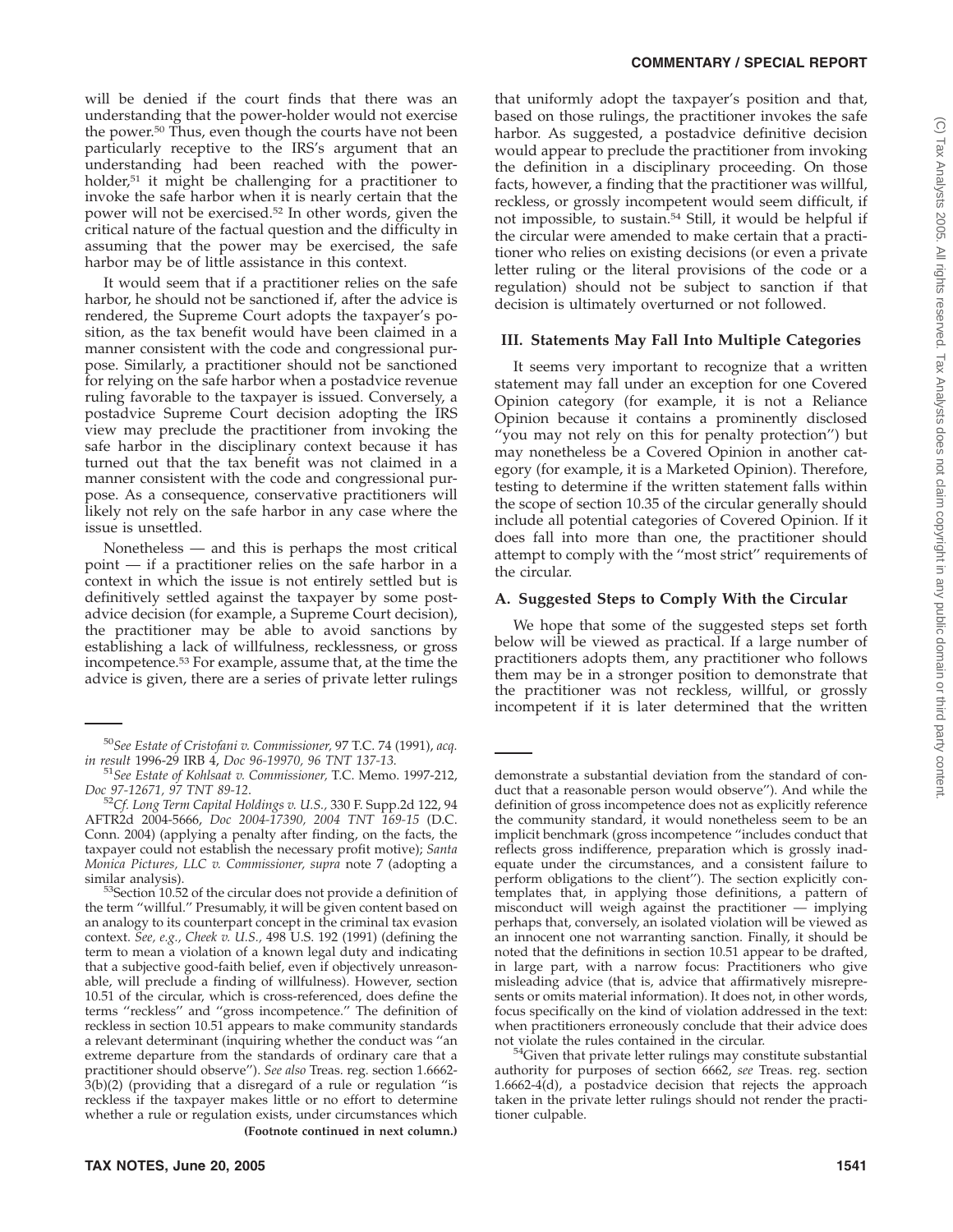statement does not comply with the circular, as the practitioner probably will be found to have conformed to the community standard.

**1. Advise clients the circular is coming.** Some practitioners will find it appropriate to advise clients in writing about the circular, that it will change how written statements must be prepared, and that it may increase the cost of written work relating to any federal tax matter. A short letter or memorandum might contain something like the following:

On June 21, 2005, new Circular 230 will become effective. The circular was issued by the United States Treasury Department. It sets forth rules that tax practitioners, including lawyers and certified public accountants, must follow in providing written statements about certain federal tax issues. A federal tax issue is a question concerning the federal tax treatment of an item of income, gain, loss, deduction, or credit, the existence or absence of a taxable transfer of property (such as whether a transfer to another is subject to federal gift tax), or the value of property for federal tax purposes. The circular covers much more than formal legal opinions and may apply to any writing relating to any Internal Revenue Code matter, including e-mail messages. Practitioners who fail to comply with the circular may be suspended or disbarred from practice before the Internal Revenue Service (such as filing a return or participating in the audit of a United States tax return), be publicly censured, or be fined. Unfortunately, we and many others anticipate that the circular may increase the cost of delivering certain written material to taxpayers. The circular requires that certain written statements contain disclaimers or warnings and you will see new statements in some messages from us, including e-mail messages. All responsible tax practitioners will follow the requirements of the circular. It is our intention to continue to deliver the highest quality services to you and in a cost efficient manner. Please call us if you have any question about how the circular may affect our representation of you.

It is also recommended that you mention the circular to any new client and ''warn'' the client that any written engagement letter will contain a statement about it.

**2. E-mail disclaimers.** Consider having a statement permanently embedded at the beginning of each e-mail message stating something like ''Please review the 'Disclaimers' contained toward the end of this message before reading this message.'' The disclaimer messages could appear before the now standard ''confidentiality'' message contained at the end of virtually all e-mail messages sent by professionals and may state something like ''Unless expressly stated otherwise above, (1) nothing contained in this message was intended or written to be used, can be used by any taxpayer, or may be relied on or used by any taxpayer for the purpose of avoiding penalties that may be imposed on the taxpayer under the Internal Revenue Code of 1986, as amended, (2) any written statement contained in this message relating to any federal tax transaction or matter may not be used by

any person to support the promotion or marketing of or to recommend any federal tax transaction(s) or matter(s) addressed in this message, and (3) any taxpayer should seek advice based on the taxpayer's particular circumstances from an independent tax adviser with respect to any federal tax transaction or matter contained in this message. No one, without our express prior written permission, may use any part of this letter/memorandum in promoting, marketing, or recommending an arrangement relating to any federal tax issue to one or more taxpayers. It may not be shared with any other person without our prior written consent other than as required by law or by ethical rules. This prohibition on sharing this letter/memorandum does not preclude you from sharing with others the federal tax nature of any transaction discussed herein or the fact that you may have consummated such transaction.''

Although the foregoing will not necessarily ensure compliance in all cases with the circular, it may reduce the risk of being charged with knowing or having reason to know that it will be used or referred to by a person in promoting, marketing, or recommending an arrangement to one or more taxpayers and therefore may reduce the risk of the e-mail constituting a Marketed Opinion. Obviously, if the practitioner knows or suspects that the written statement is a Marketed Opinion, the suggested e-mail disclaimer alone will not be sufficient to have prevented the practitioner from violating section 10.35 of the circular.

In any case, as indicated, if you intend the addressee to be able to rely on the e-mail, you should so expressly state.

**3. Certain potential Marketed Opinions.** In any written statement that discusses any federal tax issue and that the practitioner does not intend to be a Marketed Opinion, add a statement to the effect that '' No one, without our express prior written permission, may use any part of this letter/memorandum in promoting, marketing, or recommending an arrangement relating to any federal tax issue. Furthermore, it may not be shared with any other person without our prior written consent other than as required by law or by ethical rules. However, this prohibition on sharing this letter/memorandum does not preclude you from sharing with others the nature of this transaction or the fact that you consummated it.''55

Such a statement should help demonstrate that the drafter of the written statement did not know or have reason to know that someone would use it in promoting, marketing, or recommending any federal tax transaction or matter contained in the statement to any other taxpayer.

**4. Use a decision-tree approach.** The rules of the circular are complex. It is recommended that practitioners use a

<sup>55</sup>We suggest that this last sentence be included to prevent this advice from being viewed as a Covered Opinion on the grounds that it is confidential. *See* Circular 230, section 10.35(b)(6). It is ironic that to avoid Covered Opinion status, the practitioner will be required, as a practical matter, to inform clients that they have the right to disclose the nature of the strategy to others.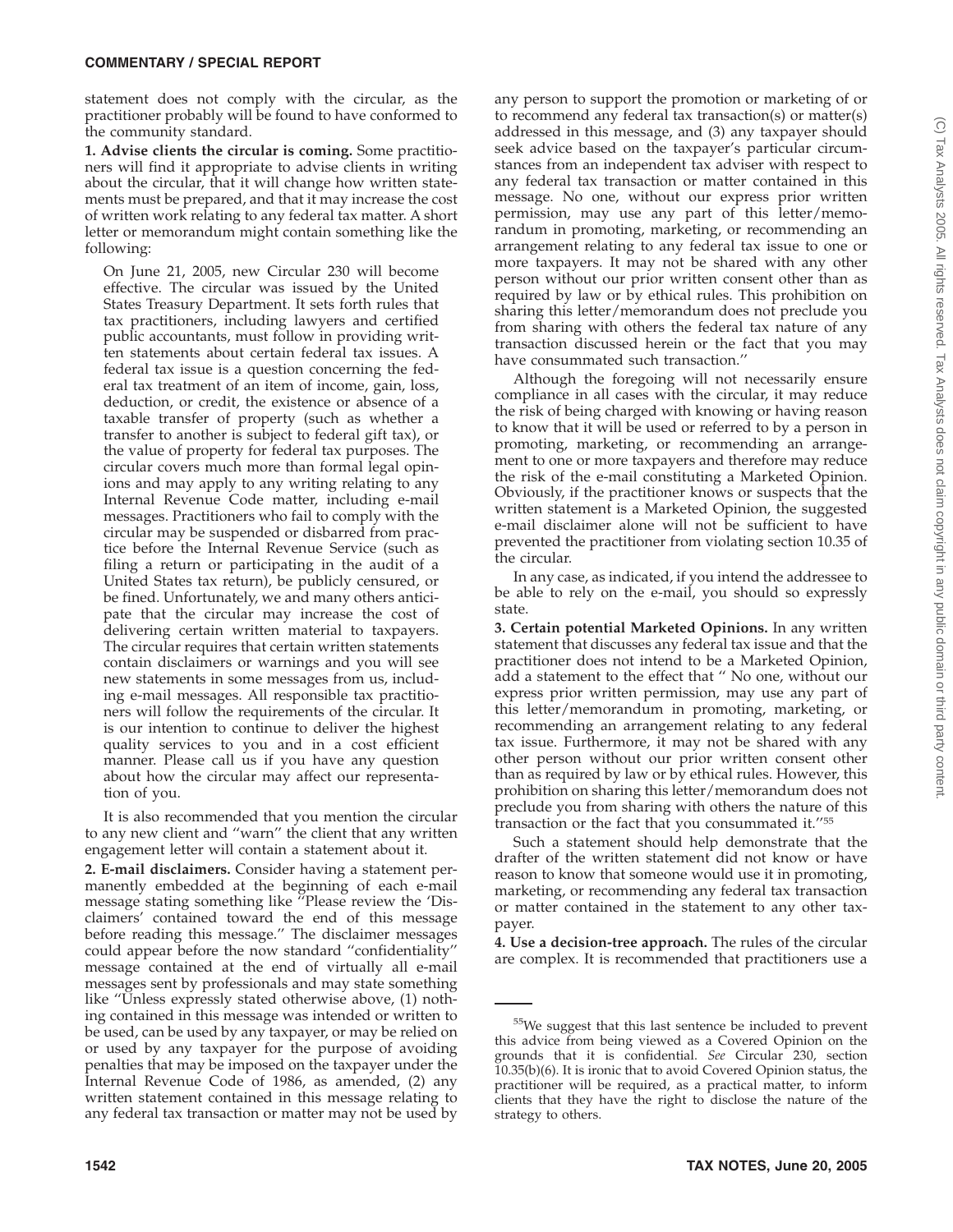decision-tree approach when reviewing a writing to determine if it is a Covered Opinion and, if so, what kind or kinds. For example, the first question should probably be something like, ''Does the writing discuss any federal tax issue?'' If not, the circular's Covered Opinion rules should not apply. But if the answer is "yes," ask, "Does the writing relate solely to preliminary advice?'' If it does, it's excluded from being a Covered Opinion. If it does not, ask, ''Does the writing relate to the qualification of a qualified plan, state and local bonds, or matters involving SEC disclosure?" If so ask, "Does the arrangement involve a Listed Transaction or, if not, is the principal purpose of the arrangement tax avoidance or evasion?'' And so on.

We hope that the chart attached to this report may serve as a general guide in determining if the circular applies and, if it does, why.

**5. Approach Listed Transactions with caution.** Do not discuss in writing any Listed Transaction (or principal purpose transaction) without careful compliance with the circular's rules. Remember that true ''negative'' advice is an exception to the application of section 10.35. But even in that case, other sections of the circular (for example, section 10.37) may apply. Of course, the practitioner needs to know what the Listed Transactions are. For a cumulative list of Listed Transactions, see IRS Notice 2004-67, 2004-41 IRB 600, *Doc 2004-19024, 2004 TNT 187-8,* for the list through the date that notice was issued. For more recent transactions, see http://www.irs.gov/ businesses/corporations. Click on ''Abusive Tax Shelters and Transactions.'' Then click on ''Listed Abusive Tax Shelters and Transactions.'' The list is frequently updated.

**6. Obtain a representation of principal purpose in some cases.** In some cases, it will be appropriate to obtain a statement from the taxpayer as to the principal purpose of the arrangement. Although the circular does not contain an explicit discussion about when a practitioner may rely on factual representations in determining whether the written statement will constitute a Covered Opinion or the type of that opinion, it is likely that the practitioner may not rely on an unreasonable or unfounded representation for those purposes.56

**7. Determine if the tax benefits are claimed in a manner consistent with the code and congressional purpose.** It may greatly reduce the cost of compliance with the circular if the principal purpose of the arrangement is not tax avoidance and is not a Listed Transaction — for example, the practitioner may then issue a Limited Scope Opinion. A practitioner generally can objectively determine if the arrangement is a Listed Transaction. Although the determination of principal purpose for an arrangement normally could be viewed as making a subjective determination, the circular, as now amended, provides that the principal purpose of the arrangement will not be tax avoidance if the tax benefits are claimed in a manner consistent with the code and congressional purpose. This new test to determine if the principal purpose is tax

avoidance should be considered (as long as a Listed Transaction is not involved) so compliance with the circular can be simplified.

**8. Drafting guidelines to comply with section 10.35.** Consider the following approach in drafting a written statement that may constitute a Covered Opinion.

**a. Comply with the strictest standard.** It may be critical to realize that a written statement may constitute more than one type of Covered Opinion. If so, ensure compliance with the most ''strict'' rules (for example, those for Marketed Opinions that prohibit an overall conclusion at a confidence level of less than more likely than not).<sup>57</sup>

**b. Include an introductory statement about the circular.** Consider beginning any written statement that will constitute a Covered Opinion with an introductory statement that it is a Covered Opinion. That introductory statement might be as follows: ''This letter/memorandum constitutes a Covered Opinion within the meaning of Circular 230. The circular was promulgated by the United States Treasury Department and requires that certain written statements issued by a tax practitioner, called Covered Opinions, contain certain material and requires a specific manner of presentation. Important terms contained in the circular and used herein are defined at the end of this letter/memorandum. This letter/memorandum is drafted in a manner designed to comply with the circular.''

**c. Have a separate definitions section.** Circular 230 contains many unique or special terms, such as Covered Opinion, Significant Federal Tax Issue, Listed Transaction, Principal Purpose, and Marketed Opinion. It may be that each written statement that deals with the circular will be easier to prepare and will be easier to read if these definitions are contained in a separate section of the written statement entitled something like ''Definition of Terms Relating to Circular 230.'' This section may become standard practice similar to setting forth definitions in forms for articles of incorporation or for partnership agreements in a separate "Definitions" section.

**d. State the type of Covered Opinion or why the writing is not a Covered Opinion and the reason for that conclusion.** State the type or types of Covered Opinion(s) the writing constitutes or why it is not a Covered Opinion.58

<sup>56</sup>*See* Circular 230, section 10.37.

<sup>57</sup>Of course, even if the written statement is not a Marketed Opinion, the practitioner may not be able to reach a more likely

than not conclusion.<br><sup>58</sup>It may be that some practitioners would find that adding this type of ''gobbly-gook'' will be confusing for a client and is neither necessary nor appropriate to be contained in the letter and that the conclusion reached as to why the written statement is not a Covered Opinion, or the type of Covered Opinion, etc., should be recorded in a separate internal memorandum. However, there may be two reasons to place those matters in the written statement to the client. First, if the IRS reads the letter, it **(Footnote continued on next page.)**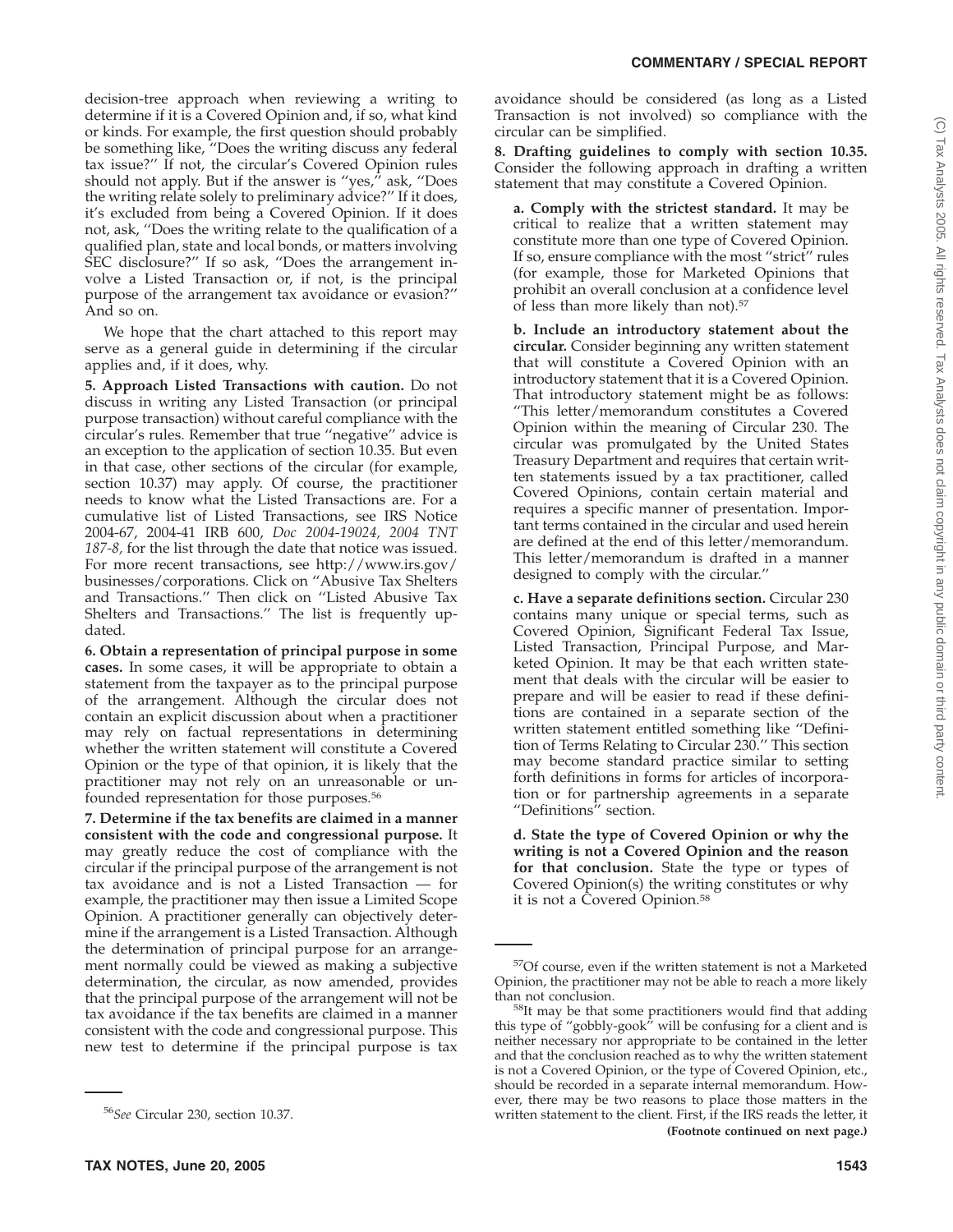For example, if it is determined that the written statement is a Reliance Opinion, consider setting forth the reasoning for that conclusion, such as: ''*Type of Covered Opinion.* We have determined that no federal tax issue discussed in this letter relates to a Listed Transaction. We have also determined that the tax benefits discussed in this letter are being claimed in accordance with provisions of the Internal Revenue Code and the underlying Congressional purpose and, therefore, we believe the principal purpose of the arrangement is not tax avoidance (or evasion). We have determined that a significant purpose of the arrangement discussed in this letter may be tax avoidance and, as set forth below, we have reached a more likely than not conclusion with respect to one or more Significant Federal Tax Issues we discuss below. We are not aware and believe we have no reason to think that this letter will be used to promote, market, or recommend to another taxpayer any federal tax transaction or matter discussed herein. Accordingly, we have determined that this letter may constitute a Reliance Opinion but no other type of Covered Opinion. Therefore, we have prepared this letter in a manner that we believe complies with requirements of Circular 230 with respect to Reliance Opinions.''

Similarly, if the written statement that would constitute a Reliance Opinion is not one because it does not reach a confidence level of at least more likely than not, it should so state. Such a statement might be something like: ''Although a significant purpose of the arrangement discussed herein may be tax avoidance, we have determined that this letter does not constitute a Reliance Opinion because we do not set forth a conclusion that it is at least more likely than not that the tax treatment would be sustained.'' If the reason the written statement is not a Reliance Opinion is because no Significant Federal Tax Issue is involved, it seems appropriate to so state.

If the arrangement does not involve a Listed Transaction and its principal purpose is not tax avoidance and the Covered Opinion is intended to be a Limited Scope Opinion, a statement must be made to the effect that ''This writing is intended to constitute a Limited Scope Opinion.'' As mentioned above, explanations of significant terms (for example, a Reliance Opinion or Limited Scope Opinion) may be set forth in the section entitled ''Definition of Terms Relating to Circular 230'' of the letter/memorandum.59

**e. Use separate headings for separate sections.** Consider having each part of the Covered Opinion broken down by headings — for example, ''Facts,'' ''Application of the Law to the Facts,'' ''Overall Conclusions,'' ''Promoter Relationship,'' ''Reliance on the Opinion of Another,'' and so forth as required by the circular. That should increase the chances of compliance at least with the form of the Covered Opinion rules and help to demonstrate that the practitioner was not willful, reckless, or grossly incompetent if some ''technical'' violation of the circular is found to have occurred.

**f. Recite the origin of facts.** Recite in the facts section the source of the facts. In some cases, that might be ''You have represented to us that the following facts apply to the arrangement. We have relied on your representations in preparing this letter/memorandum. If any of the facts are incorrect or incomplete, our discussion and conclusion may be different than those set forth below. You have agreed that we are under no obligation and we expressly disavow any obligation to advise you if we learn that the facts are not as you have represented to us.'' However, keep in mind that you may not rely on unreasonable facts.

**g. Recite the state of the law.** Although not required or suggested by the circular but apparently standard practice at many sophisticated firms, it seems appropriate to consider stating expressly perhaps in the introductory section — that the written statement is prepared under the current state of the law. Such a statement might be something like ''We have prepared this letter/ memorandum under what we believe to be the current state of the law. You have agreed that we are under no obligation and we expressly disavow any obligation to advise you with respect to any development or other change in the law that would affect the discussion or any conclusion contained in this letter/memorandum.''

**h. State whether the written statement is intended to be relied on.** It seems appropriate to state whether you know if the client is intending to rely on the written statement for purposes of tax penalty protection or otherwise or is not intending to so rely. For example, if the client is not intending to rely on it for tax penalty protection, something like the following might be contained in the written statement and might be set forth in a separate section with the separate heading entitled, perhaps, ''*No Reliance Intended*. You have advised us that you understand that nothing contained in this letter/ memorandum may be used or relied on by you (or any other taxpayer) for purposes of penalty protection under the Internal Revenue Code.'' However, if the client will be relying on it, the separate heading and statement might be something like: ''*Reliance for Penalty Protection*. We are sending you this letter/memorandum and understand that you will be relying on it to avoid certain potential penalties that might otherwise be imposed by the Internal Revenue Code with respect to one or more matters discussed herein. Our opinion is not binding on the Internal Revenue Service, any court, or any other

is likely that the IRS can reasonably conclude that the practitioner was not willful, etc. regarding some Circular 230 offense. Second, some practitioners may neglect to prepare the internal

 $59$ Of course, additional disclosures are required for Limited Scope Opinions. *See* Circular 230, section 10.35(c)(3)(v).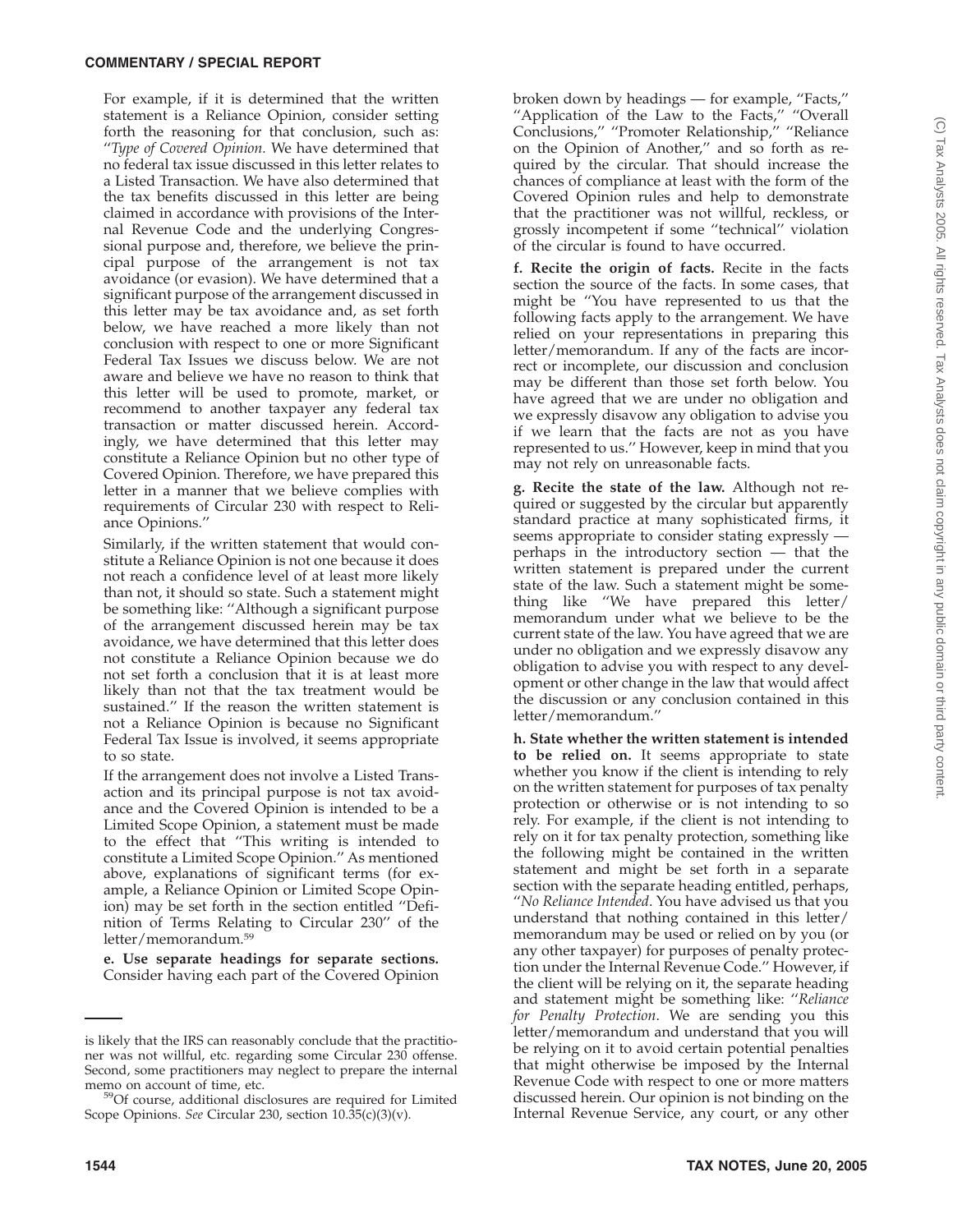person or entity. We are providing this letter/ memorandum solely for your use. We cannot assure you and do not guarantee that it will prevent the imposition of any penalty that might be imposed by the Internal Revenue Code.''

In addition, if the written statement is intended to protect the client from one or more tax penalties, it may well be appropriate to have a separate section of the written statement discuss the potential penalties and how they may be avoided (for example, good faith and a reasonable basis for taking the position or substantial authority). As indicated in our April 4 article, the avoidance of some penalties appears to be based on a wholly objective standard (for example, in some cases, whether there is substantial authority) while others are based, at least in part, on a reasonable belief or reasonably following the advice of a professional. In all cases, it seems, the client's chances will be increased if the client can demonstrate reasonable reliance on professional advice and, therefore, a discussion about potential penalties and why the practitioner concludes they should not apply seems appropriate to consider reciting in the written statement.<sup>60</sup>

**9. Obtain a second opinion/private ruling in some cases.** It may be appropriate in some cases to seek the opinion of another tax practitioner as to whether the circular applies and/or whether the written statement prepared complies with the circular. Seeking and following expert advice should go far in demonstrating that the practitioner was not willful, reckless, or grossly incompetent. In cases of substantial doubt, the practitioner might consider inquiring whether the IRS would issue a private letter ruling and, if it will, obtaining one. One circumstance in which a ruling might be sought may be when a practitioner is preparing a Marketed Opinion for a client — for example, a brochure for a bank about Roth IRAs. The circular requires that all Significant Federal Tax Issues be discussed. It may not be possible for the practitioner to reach an overall conclusion that is at least a more likely than not level of confidence because some Significant Federal Tax Issue is uncertain and could cause the arrangement to fail to provide the tax benefit sought by a Roth IRA. (It is appropriate to emphasize that all Significant Federal Tax Issues must be discussed except for a Limited Scope Opinion; a Marketed Opinion cannot be rendered as a Limited Scope Opinion.) It may be that the IRS will provide practical guidance in such a case that will allow the practitioner to issue the Marketed Opinion without running afoul of the circular. In any case, once a private letter ruling is obtained, it would seem virtually certain that the IRS would be precluded from contending that the practitioner violated the circular.

**10. Oral advice with an internal memo.** In some cases, the cost of complying with the circular will be so substantial, compared to the issue involved, that it will be appropriate to provide only oral advice to the client and then prepare an internal written record of what was stated. It seems nearly certain that a taxpayer who can avoid a penalty by relying on the advice of a practitioner may do so whether the advice is written or oral (although it might be anticipated that the IRS may contend that a taxpayer should not be able reasonably to rely on oral advice). Because, in the case of oral advice, no written statement will be delivered to a taxpayer, it will not have to comply with any parts of the circular (other than section 10.34).<sup>61</sup> In such a case, it may be appropriate to advise the client why the advice will not be in writing and, to be able to prove the oral advice was given to the client, prepare an internal memo that recites the oral advice given. The recording of the advice probably should not be set forth in diary entries because those are often given to the client in connection with billing matters and those diary entries might therefore have to comply with the circular because they are a written statement delivered to the client.

**11. Consider forming a Circular 230 committee.** Although it will not be practical for solo and many smallfirm practitioners, larger firms may wish to consider forming a committee that will develop expertise and be able to advise about compliance with the circular. At some firms the committee may review written statements (such as formal opinion letters) to ensure compliance with the circular. That review presumably would include the form of the written statement (for example, noting that all facts are contained in one section of the writing) and substance of the circular (for example, if the writing does not reach a more likely than not level of confidence, ensure it states why it does not).

**12. Provide an opinion at a lower level of confidence when only that lower level is needed for penalty protection.** As stated in our prior article, a taxpayer may avoid penalties in some cases even though the level of confidence reached by the adviser is lower than more likely than not, such as when the issue involves an estate, gift, or generation-skipping transfer tax matter when only a reasonable basis is needed (nonnegligence). When the practitioner concludes that the written statement would be only a Reliance Opinion and involves a tax issue for which a more likely than not opinion is not needed to provide penalty protection, the practitioner can avoid compliance with section 10.35 (although section 10.37 would still apply) by rendering an opinion at the lower standard needed to avoid penalties.<sup>62</sup> Because

<sup>60</sup>*See* note 61 below, dealing with return-related advice.

<sup>61</sup>Under section 10.34 of the circular, practitioners who give return-related advice must satisfy at least one of two rules: (1) the practitioner determines that the position to be taken by the taxpayer on the return has a realistic possibility of being sustained on the merits, or (2) the position is not frivolous and the practitioner advises the taxpayer on the possibility of avoiding the accuracy-related penalty in section 6662 through adequate disclosure and the requirements for adequate disclo-

sure.<br><sup>62</sup>Because a more-likely-than-not opinion can be inferred<br> $\frac{^{62}$ Because a more-likely-than-not opinion can be inferred from the use of words like ''should,'' ''would,'' or ''is likely to be,'' practitioners should avoid using such words when giving an opinion at a lower standard then more-likely-than-not. Alternatively, practitioners may include an express statement that no advice given is intended or should be construed to render a more-likely-than-not level of confidence.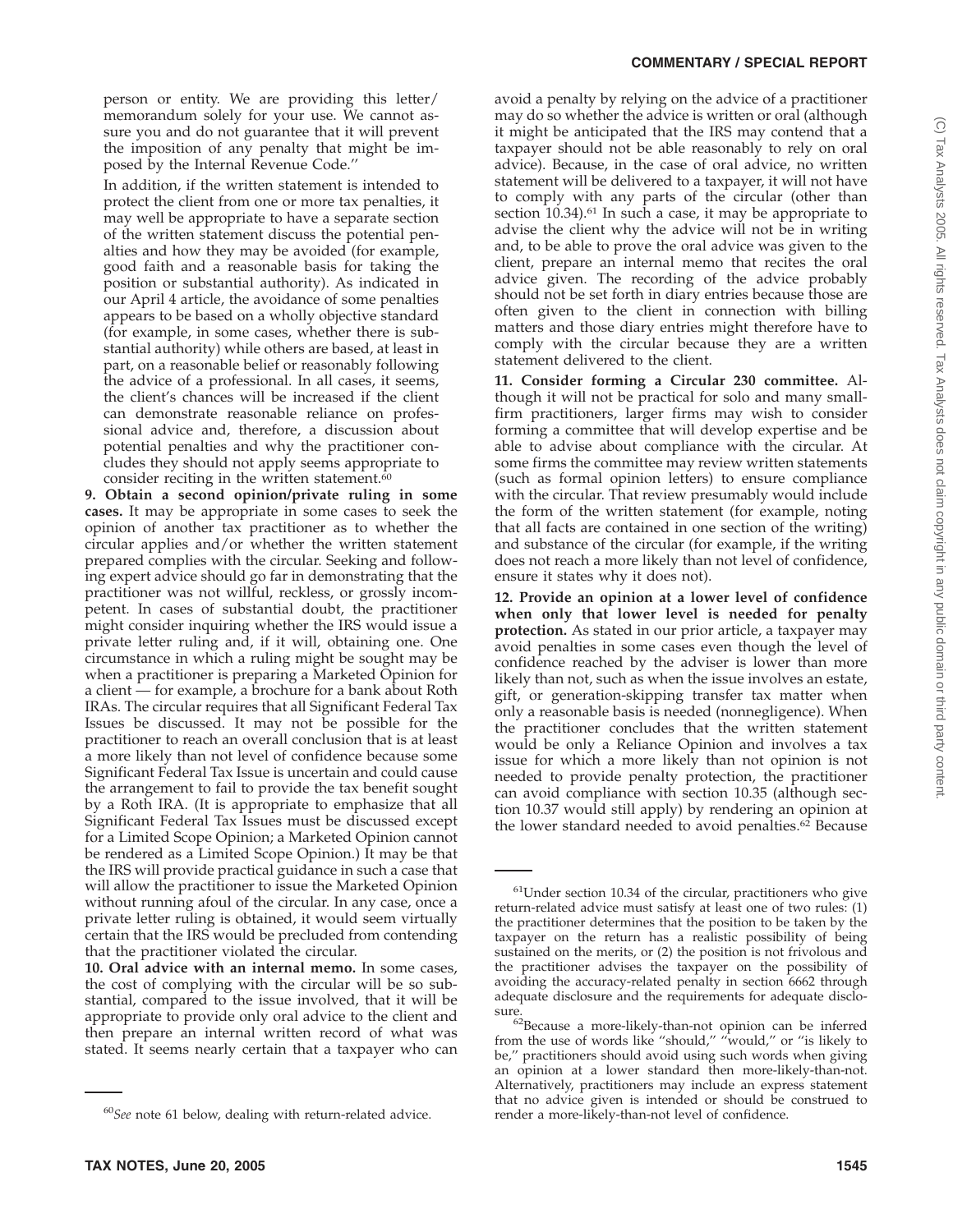the cost of complying with section 10.35 may be significant, issuing the opinion at the lower threshold may be acceptable to certain clients but it may be appropriate to state so expressly in the written statement. That will provide the client with the necessary penalty protection and yet not have to comply with section 10.35 of the circular.63

#### **IV. Conclusion**

The May 18 amendments to Circular 230 provide three new areas of exclusion: written advice after the tax return is filed; written advice provided by in-house counsel solely about the employer's tax return; and negative written advice. Although each of those is quite limited in scope, they will be helpful to practitioners in certain cases. The more significant amendment relates to a clarification of the meaning of ''principal purpose,'' which provides that an arrangement's principal purpose is not tax avoidance (or evasion) if the tax benefits are claimed in a manner consistent with the code and congressional purpose. Although the meaning of the clarification is far from clear and may apply only if the tax position claimed is sustained, it probably means that it will be difficult to successfully charge a practitioner with willful, reckless, or grossly incompetent failure to comply with the circular when the practitioner was not unreasonable  $-$  though wrong  $-$  in concluding that the tax benefit is consistent with the statute and congressional purpose. In other words, we believe that conforming to the community standard in reaching such a conclusion will make it difficult, if not impossible, for a fact-finder to conclude that the practitioner was willful, reckless, or grossly incompetent. Being able to avoid principal purpose status is important because it may allow the practitioner to provide the written advice under the less onerous Reliance Opinion standard (or avoid Covered Opinion status entirely if no Significant Federal Tax Issue is involved or the practitioner does not provide a more likely than not opinion). Finally, the circular, as drafted, would appear to be invalid, at least as applied in certain contexts. We anticipate that one or more professional organizations may challenge the circular on the grounds suggested. (Chart begins on p. 1547; decision tree is found on p. 1550.)

<sup>63</sup>The standards under section 10.37 are not substantively different from those in section 10.35 in many respects although the ''formalities'' are less rigid.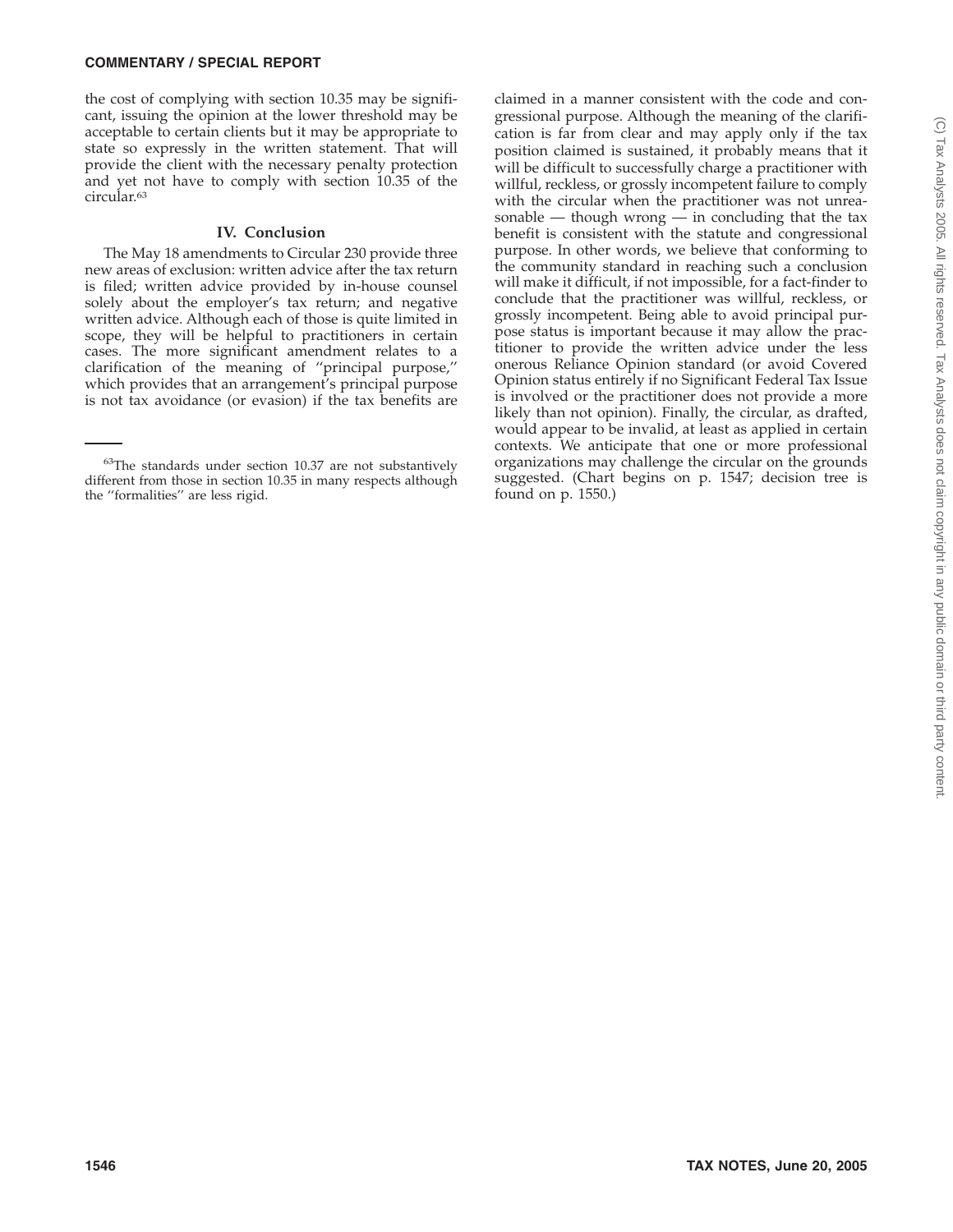|                                                                    | <b>Limited Scope Opinion</b><br><b>Allowed</b>                                                                                              | $\mathsf{S}^{\mathsf{o}}$                                                                                       |                                |                                                                                                                                                                                                                                |                                                       | $\mathsf{S}^{\mathsf{o}}$ |                                                  |                                                                                                                                                                                           |                       |                         |                                         |
|--------------------------------------------------------------------|---------------------------------------------------------------------------------------------------------------------------------------------|-----------------------------------------------------------------------------------------------------------------|--------------------------------|--------------------------------------------------------------------------------------------------------------------------------------------------------------------------------------------------------------------------------|-------------------------------------------------------|---------------------------|--------------------------------------------------|-------------------------------------------------------------------------------------------------------------------------------------------------------------------------------------------|-----------------------|-------------------------|-----------------------------------------|
|                                                                    | <b>Confidence Level</b><br>Must Be $> 50\%$                                                                                                 | $\begin{array}{l}{\rm Significant}\\ {\rm Fed\, Tax}\\ {\rm Issue\, (or}\\ {\rm ``No}\end{array}$<br>Yes, as to | Penalty<br>Protection'         | Disclaimer<br>Required, Required, $\frac{1}{\text{W}}$<br>$\frac{1}{\text{W}}$<br>$\frac{1}{\text{W}}$<br>$\frac{1}{\text{W}}$<br>$\frac{1}{\text{W}}$<br>$\frac{1}{\text{W}}$<br>$\frac{1}{\text{W}}$<br>$\frac{1}{\text{W}}$ | Confidence<br>Must be<br>>50%)<br>Sec.<br>10.35(e)(4) |                           |                                                  | Yes, as to<br>Significant Significant Red Tax<br>Issue (or<br>$\frac{1}{100}$ Protection"<br>Protection"<br>Disclaimer<br>Disclaimer<br>Required, Required, Required, Required, Required, | Opinions<br>Where All | Confidence<br>Levels of | Must be<br>>50%)<br>Sec.<br>10.35(e)(4) |
|                                                                    | Disclosure of<br><b>Relationship With</b><br><b>Promoter Required</b>                                                                       | Yes                                                                                                             | Sec. $10.35$<br>(e)(1)         |                                                                                                                                                                                                                                |                                                       | Yes                       |                                                  | Sec. 10.35<br>(e)(1)                                                                                                                                                                      |                       |                         |                                         |
|                                                                    | <b>Exception if 'No Penalty</b><br><b>Protection' Disclaimer</b>                                                                            | $\tilde{z}$                                                                                                     |                                |                                                                                                                                                                                                                                |                                                       | $\mathsf{S}^{\mathsf{o}}$ |                                                  |                                                                                                                                                                                           |                       |                         |                                         |
|                                                                    | <b>Exception if Disclosure Permitted</b>                                                                                                    | $\tilde{\mathbf{z}}$                                                                                            |                                |                                                                                                                                                                                                                                |                                                       | $\mathsf{S}^{\mathsf{o}}$ |                                                  |                                                                                                                                                                                           |                       |                         |                                         |
|                                                                    | <b>Exception if Confidence Level</b><br>$=$ or $<$ 50%                                                                                      | $\tilde{\mathbf{z}}$                                                                                            |                                |                                                                                                                                                                                                                                |                                                       | $\mathsf{S}^{\mathsf{o}}$ |                                                  |                                                                                                                                                                                           |                       |                         |                                         |
|                                                                    | <b>Exception if Not a Significant</b><br><b>Federal Tax Issue</b><br>(IRS Has No Reasonable Basis<br>for Successful Challenge)              | $\rm \stackrel{\circ}{\rm \bf Z}$                                                                               |                                |                                                                                                                                                                                                                                |                                                       | $\mathsf{S}^{\mathsf{o}}$ |                                                  |                                                                                                                                                                                           |                       |                         |                                         |
| Compliance With Circular 230, Section 10.35 for 'Covered Opinions' | <b>Exception if Tax Benefit Claimed</b><br>in Manner Consistent With Code<br>and Congressional Purpose                                      | $\rm \stackrel{\circ}{\rm \bf Z}$                                                                               |                                |                                                                                                                                                                                                                                |                                                       | Yes                       |                                                  | Sec.<br>10.35(b)<br>(10)                                                                                                                                                                  |                       |                         |                                         |
|                                                                    | <b>Exception for</b><br><b>Negative Advice</b>                                                                                              | Yes                                                                                                             | Sec.<br>10.35(b)<br>(2)(ii)(E) |                                                                                                                                                                                                                                |                                                       | Yes                       |                                                  | Sec.<br>10.35(b)<br>(2)(ü)(E)                                                                                                                                                             |                       |                         |                                         |
|                                                                    | <b>Exception for In-House Advice Relating</b><br>Solely to the Employer's Return                                                            | Yes                                                                                                             | Sec.<br>10.35(b)<br>(2)(ii)(D) |                                                                                                                                                                                                                                |                                                       | Yes                       |                                                  | $35(b)$<br>$\overline{11}$<br>$rac{3}{2}$                                                                                                                                                 |                       |                         |                                         |
| Required                                                           | <b>Exception for Advice<br/>After Return Filed</b>                                                                                          | Yes                                                                                                             | Sec.<br>10.35(b)(2)<br>(ii)(C) |                                                                                                                                                                                                                                |                                                       | Yes                       |                                                  | Sec. 10.35<br>(b)(2)(ii)(C)                                                                                                                                                               |                       |                         |                                         |
|                                                                    | <b>Exception for Advice on Qualified</b><br>Plan Qualification, State and<br><b>Local Bonds, Matters Involving</b><br><b>SEC Disclosure</b> | $\rm \stackrel{\circ}{\rm \bf Z}$                                                                               |                                |                                                                                                                                                                                                                                |                                                       | $\mathsf{S}^{\mathsf{o}}$ |                                                  |                                                                                                                                                                                           |                       |                         |                                         |
|                                                                    | <b>Exception for</b><br><b>Preliminary Advice</b>                                                                                           | Yes                                                                                                             | Sec.<br>10.35(b)<br>(2)(ii)(A) |                                                                                                                                                                                                                                |                                                       | Yes                       |                                                  | Sec.<br>10.35(b)<br>(2)(ii)(A)                                                                                                                                                            |                       |                         |                                         |
|                                                                    | Type of<br><b>Covered</b> Opinion                                                                                                           | ${\rm Instead}\atop{\rm Trans-}\atop\rm actions$                                                                | Sec. 10.35<br>(b)(2)(i)(A)     |                                                                                                                                                                                                                                |                                                       | Purpose of<br>Principal   | Arrange-<br>ment Is Tax<br>Avoidance/<br>Evasion | Sec.<br>10.35(b)<br>(2)(i)(B)                                                                                                                                                             |                       |                         |                                         |
|                                                                    |                                                                                                                                             | $\equiv$                                                                                                        |                                |                                                                                                                                                                                                                                |                                                       | $\sim$                    |                                                  |                                                                                                                                                                                           |                       |                         |                                         |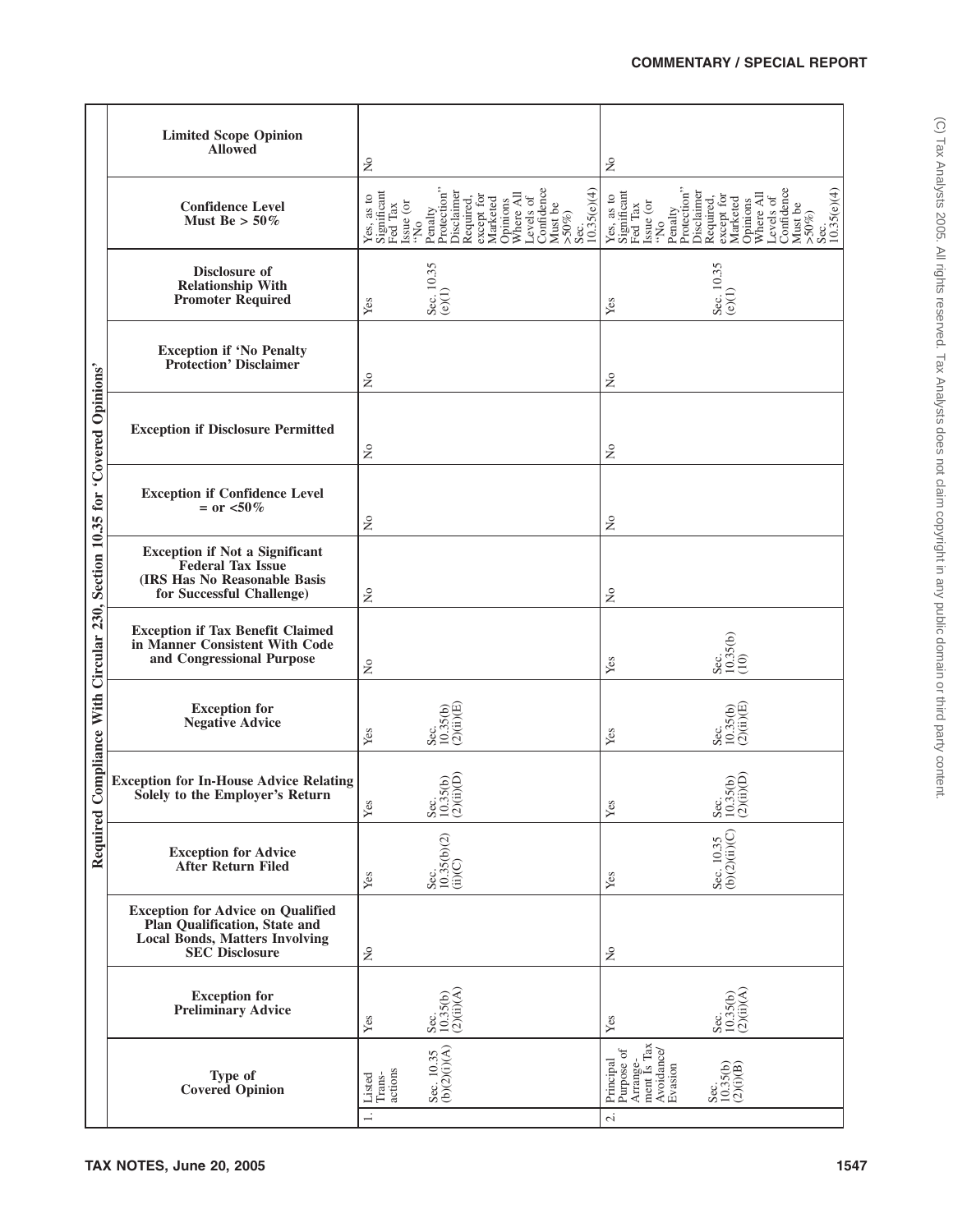|                                                                    | <b>Limited Scope Opinion</b><br><b>Allowed</b>                                                                                              |                                                                                                                                                                                                    | Yes                              | Sec.<br>  10.35(c)(v)                                                                                                                                                                                                                  | $\tilde{z}$                       |                                                                                                                                                                       |
|--------------------------------------------------------------------|---------------------------------------------------------------------------------------------------------------------------------------------|----------------------------------------------------------------------------------------------------------------------------------------------------------------------------------------------------|----------------------------------|----------------------------------------------------------------------------------------------------------------------------------------------------------------------------------------------------------------------------------------|-----------------------------------|-----------------------------------------------------------------------------------------------------------------------------------------------------------------------|
|                                                                    | <b>Confidence Level</b><br>Must Be $> 50\%$                                                                                                 |                                                                                                                                                                                                    |                                  | Yes, as to<br>Significant Significant Significant Significant Significant Signal<br>Is a sequence of the Protection" Protection Protection<br>Protection Recept for Algorithms (Section Signal Signal Signal Signal Signal Signal Sign |                                   | Yes, as to<br>Significant Significant Fed Tax<br>Fed Tax<br>Penalty Protection"<br>Protection" Disclaimers<br>Advice<br>Disclaimers Required Rec.<br>Rec. 10.35(e)(4) |
|                                                                    | Disclosure of<br><b>Relationship With</b><br><b>Promoter Required</b>                                                                       |                                                                                                                                                                                                    | Yes                              | Sec.<br>  10.35(e)(1)                                                                                                                                                                                                                  | Yes                               | Sec. 10.35<br>(e)(1)                                                                                                                                                  |
|                                                                    | <b>Exception if 'No Penalty<br/>Protection' Disclaimer</b>                                                                                  |                                                                                                                                                                                                    | Yes                              | Sec.<br>10.35(b)<br>(4)(ii)                                                                                                                                                                                                            | Other<br>Statements)<br>Yes (with | Sec.<br>10.35(b)<br>(5)(ii)                                                                                                                                           |
|                                                                    | <b>Exception if Disclosure Permitted</b>                                                                                                    |                                                                                                                                                                                                    | $\tilde{z}$                      |                                                                                                                                                                                                                                        | $\tilde{z}$                       |                                                                                                                                                                       |
|                                                                    | <b>Exception if Confidence Level</b><br>$=$ or $< 50\%$                                                                                     |                                                                                                                                                                                                    | Yes                              | Sec.<br>10.35(b)<br>(4)(i)                                                                                                                                                                                                             | $\tilde{z}$                       |                                                                                                                                                                       |
|                                                                    | <b>Exception if Not a Significant Federal Tax Issue</b><br>(IRS Has No Reasonable Basis<br>for Successful Challenge)                        |                                                                                                                                                                                                    | Yes                              | Sec.<br>10.35(b)<br>(4)(i)                                                                                                                                                                                                             | $\tilde{z}$                       |                                                                                                                                                                       |
|                                                                    | <b>Exception if Tax Benefit Claimed<br/>in Manner Consistent With Code</b><br>and Congressional Purpose                                     |                                                                                                                                                                                                    | $\tilde{z}$                      |                                                                                                                                                                                                                                        | $\tilde{z}$                       |                                                                                                                                                                       |
| Compliance With Circular 230, Section 10.35 for 'Covered Opinions' | <b>Exception for</b><br><b>Negative Advice</b>                                                                                              |                                                                                                                                                                                                    | Yes                              | Sec.<br>10.35(b)<br>(2)(ii)(E)                                                                                                                                                                                                         | $\mathbf{Yes}$                    | Sec.<br>10.35(b)<br>(2)(ii)(E)                                                                                                                                        |
|                                                                    | <b>Exception for In-House Advice Relating</b><br>Solely to the Employer's Return                                                            |                                                                                                                                                                                                    | Yes                              | ec.<br>0.35(b)<br>!)(ii)(D)<br>ଝି⊟ପି                                                                                                                                                                                                   | Yes                               | ec.<br>0.35(b)<br>?)(ii)(D)<br>ಜಿ=ಲ                                                                                                                                   |
| Required                                                           | <b>Exception for Advice</b><br><b>After Return Filed</b>                                                                                    |                                                                                                                                                                                                    | Yes                              | Sec.<br>10.35(b)<br>(2)(ii)(C)                                                                                                                                                                                                         | Yes                               | Sec.<br>10.35(b)<br>(2)(ii)(C)                                                                                                                                        |
|                                                                    | <b>Exception for Advice on Qualified</b><br>Plan Qualification, State and<br><b>Local Bonds, Matters Involving</b><br><b>SEC Disclosure</b> |                                                                                                                                                                                                    | Yes                              | Sec.<br>10.35(b)<br>(2)(ii)(B)                                                                                                                                                                                                         | $\mathbf{Yes}$                    | Sec.<br>10.35(b)<br>(2)(ii)(B)                                                                                                                                        |
|                                                                    | <b>Exception for</b><br><b>Preliminary Advice</b>                                                                                           |                                                                                                                                                                                                    | Yes                              | Sec.<br>10.35(b)<br>(2)(ii)(A)                                                                                                                                                                                                         | Yes                               | Sec.<br>10.35(b)<br>(2)(ii)(A)                                                                                                                                        |
|                                                                    | Type of<br><b>Covered Opinion</b>                                                                                                           | $\begin{array}{lcl} \mathbf{A} & \\ \text{Significant} & \\ \text{Purpose of} & \\ \text{Arrange-} & \\ \text{ment Is Tax} & \\ \text{Avoid} & \\ \text{Avoid} & \\ \end{array}$<br>Evasion:<br>3. | Reliance<br>Opinion<br>$\vec{a}$ | Sec.<br>10.35(b)<br>(2)(i)<br>(C)(1)                                                                                                                                                                                                   | Marketed<br>Opinion<br>.<br>م     | Sec.<br>10.35(b)<br>(2)(i)<br>(C)(2)                                                                                                                                  |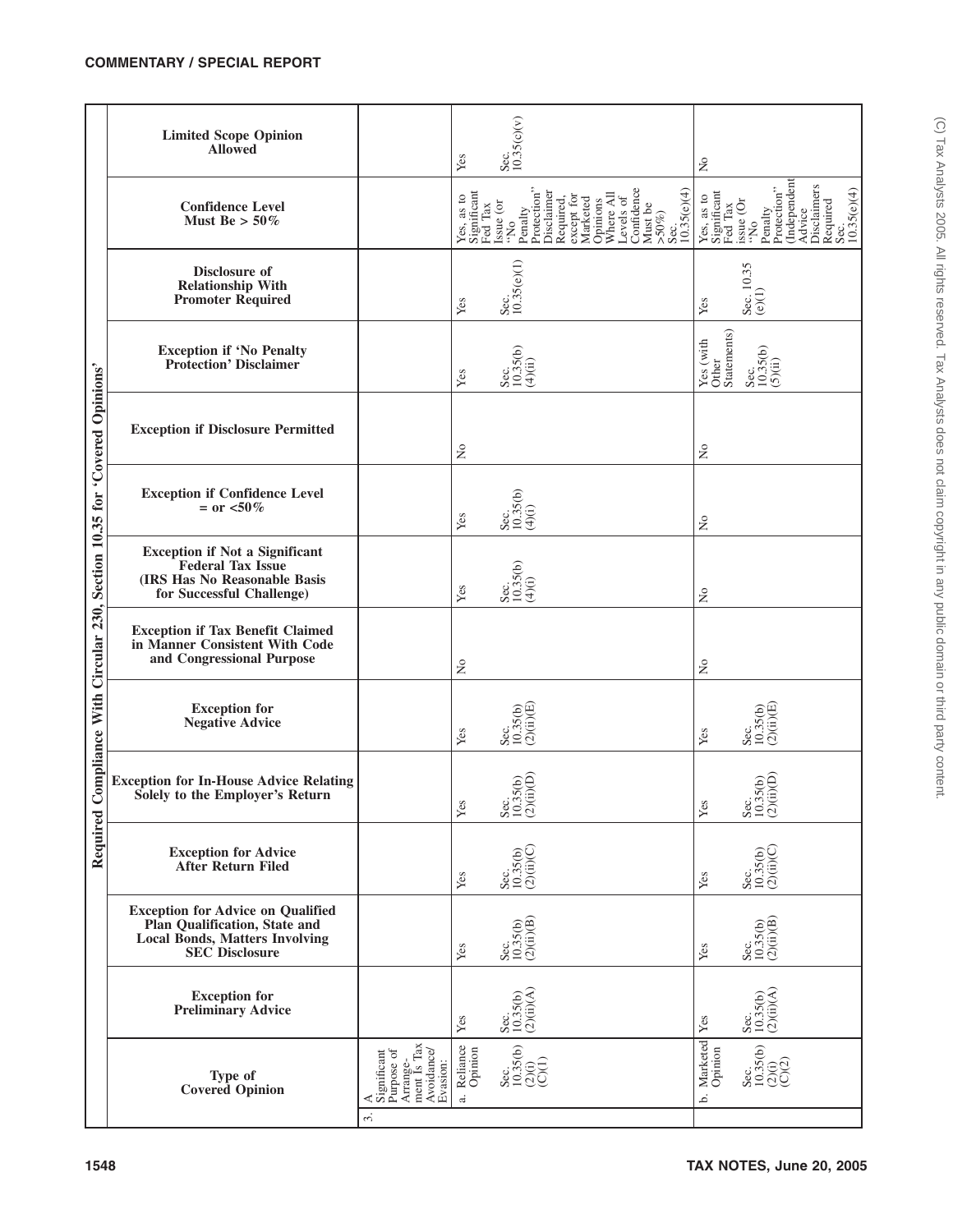|                                                                                | <b>Limited Scope Opinion</b><br><b>Allowed</b>                                                                                       | Yes                                                                                   | Sec. 10.35<br>(c)(v)                                                                              | Yes                                  | Sec. 10.35<br>(c)(v)                                                                                                                                                                                                  |                                                                                                                         |  |  |  |  |
|--------------------------------------------------------------------------------|--------------------------------------------------------------------------------------------------------------------------------------|---------------------------------------------------------------------------------------|---------------------------------------------------------------------------------------------------|--------------------------------------|-----------------------------------------------------------------------------------------------------------------------------------------------------------------------------------------------------------------------|-------------------------------------------------------------------------------------------------------------------------|--|--|--|--|
|                                                                                | <b>Confidence Level</b><br>Must Be $> 50\%$                                                                                          | Yes, as to<br>Significant<br>Fed Tax<br>$\mathrm{is} \mathrm{use}$ (Or $\mathrm{N}_0$ | Independent<br>Protection"<br>10.35(e)(4)<br>Advice<br>Disclaimer<br>Required)<br>Sec.<br>Penalty | Yes, as to<br>Significant<br>Fed Tax | Confidence<br>Penalty<br>Protection"<br>10.35(e)(4)<br>Disclaimer<br>except for<br>Marketed<br>Opinions<br>Where All<br>Levels of<br>Required,<br>issue (Or $^{\prime\prime\prime\prime}$<br>Must be<br>>50%)<br>Sec. |                                                                                                                         |  |  |  |  |
|                                                                                | Disclosure of<br><b>Relationship With</b><br><b>Promoter Required</b>                                                                | Yes                                                                                   | Sec. $10.35$<br>(e)(1)                                                                            | Yes                                  | Sec. 10.35<br>(e)(1)                                                                                                                                                                                                  |                                                                                                                         |  |  |  |  |
|                                                                                | <b>Exception if 'No Penalty</b><br><b>Protection' Disclaimer</b>                                                                     | $\overline{\mathsf{z}}$                                                               |                                                                                                   | $\tilde{\mathbf{z}}$                 |                                                                                                                                                                                                                       |                                                                                                                         |  |  |  |  |
|                                                                                | <b>Exception if Disclosure Permitted</b>                                                                                             | Yes                                                                                   | Sec. 10.35<br>(b)(6)                                                                              | $\tilde{z}$                          |                                                                                                                                                                                                                       |                                                                                                                         |  |  |  |  |
|                                                                                | <b>Exception if Confidence Level</b><br>$=$ or $< 50\%$                                                                              | $\overline{\mathsf{z}}$                                                               |                                                                                                   | $\overline{\mathsf{X}}$              |                                                                                                                                                                                                                       |                                                                                                                         |  |  |  |  |
| Compliance With Circular 230, Section 10.35 for 'Covered Opinions'<br>Required | <b>Exception if Not a Significant</b><br><b>Federal Tax Issue</b><br>(IRS Has No Reasonable Basis<br>for Successful Challenge)       | $\overline{\mathsf{z}}$                                                               |                                                                                                   | $\tilde{z}$                          |                                                                                                                                                                                                                       |                                                                                                                         |  |  |  |  |
|                                                                                | <b>Exception if Tax Benefit Claimed</b><br>in Manner Consistent With Code<br>and Congressional Purpose                               | $\tilde{z}$                                                                           |                                                                                                   | $\tilde{\mathbf{z}}$                 |                                                                                                                                                                                                                       |                                                                                                                         |  |  |  |  |
|                                                                                | <b>Exception for</b><br><b>Negative Advice</b>                                                                                       | Yes                                                                                   | Sec.<br>10.35(b)<br>(2)(ii)(E)                                                                    | Yes                                  | Sec.<br>10.35(b)<br>(2)(ii)(E)                                                                                                                                                                                        |                                                                                                                         |  |  |  |  |
|                                                                                | <b>Exception for In-House Advice Relating</b><br>Solely to the Employer's Return                                                     | Yes                                                                                   | $\lim_{i \to \infty}$<br>5(b)<br>8030                                                             | Yes                                  | $\mathrm{ii}$ ) $\mathrm{(D)}$<br>Sec.<br>10.35(b)<br>(2)(ii)(D                                                                                                                                                       |                                                                                                                         |  |  |  |  |
|                                                                                | <b>Exception for Advice</b><br>After Return Filed                                                                                    | Yes                                                                                   | Sec.<br>10.35(b)<br>(2)(ii)(C)                                                                    | Yes                                  | Sec.<br>10.35(b)<br>(2)(ii)(C)                                                                                                                                                                                        |                                                                                                                         |  |  |  |  |
|                                                                                | <b>Exception for Advice on Qualified</b><br>Plan Qualification, State and<br>Local Bonds, Matters Involving<br><b>SEC</b> Disclosure | Yes                                                                                   | Sec.<br>10.35(b)<br>(2)(ii)(B)                                                                    | Yes                                  | Sec.<br>10.35(b)<br>(2)(ii)(B)                                                                                                                                                                                        |                                                                                                                         |  |  |  |  |
|                                                                                | <b>Exception for</b><br><b>Preliminary Advice</b>                                                                                    | Yes                                                                                   | Sec.<br>10.35(b)<br>(2)(ii)(A)                                                                    | Yes                                  | Sec.<br>10.35(b)<br>(2)(ii)(A)                                                                                                                                                                                        |                                                                                                                         |  |  |  |  |
|                                                                                | Type of<br><b>Covered Opinion</b>                                                                                                    | sure<br>Limited<br>c. Disclo-                                                         | Sec.<br>10.35(b)<br>(2)(i)<br>(C)(3)                                                              | $d.$ Contract-ual Pro-<br>tection    | Sec.<br>10.35(b)<br>$\begin{pmatrix} 1 & 0 \\ 0 & 0 \\ 0 & 0 \end{pmatrix}$                                                                                                                                           | Copyright 2005. Jonathan G. Blattmachr, Mitchell M. Gans, Diana S.C. Zeydel, and Tracy L. Bentley. All rights reserved. |  |  |  |  |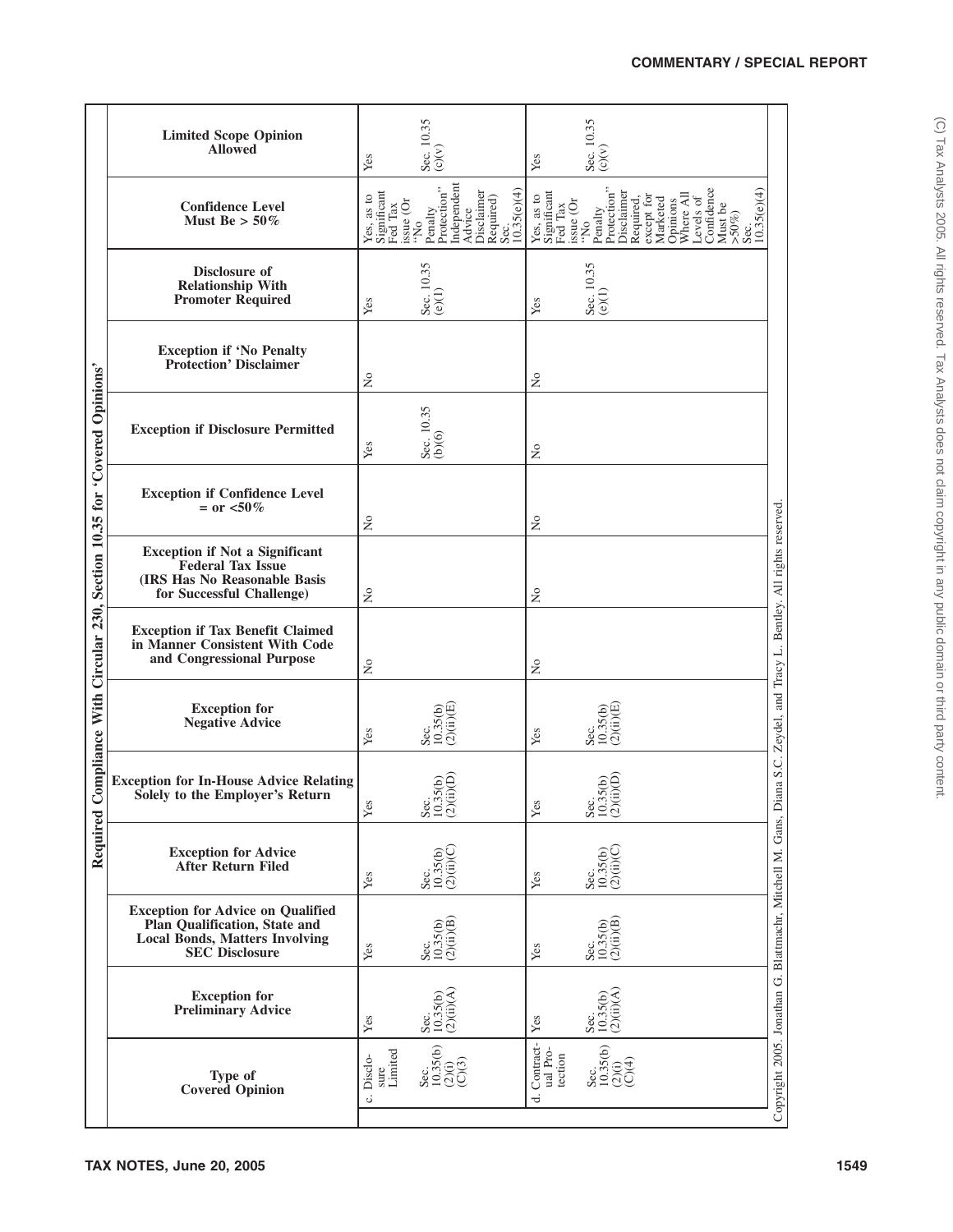

Copyright 2005. Jonathan G. Blattmachr, Mitchell M. Gans, Diana S.C. Zeydel, and Tracy L. Bentley. All Rights Reserved